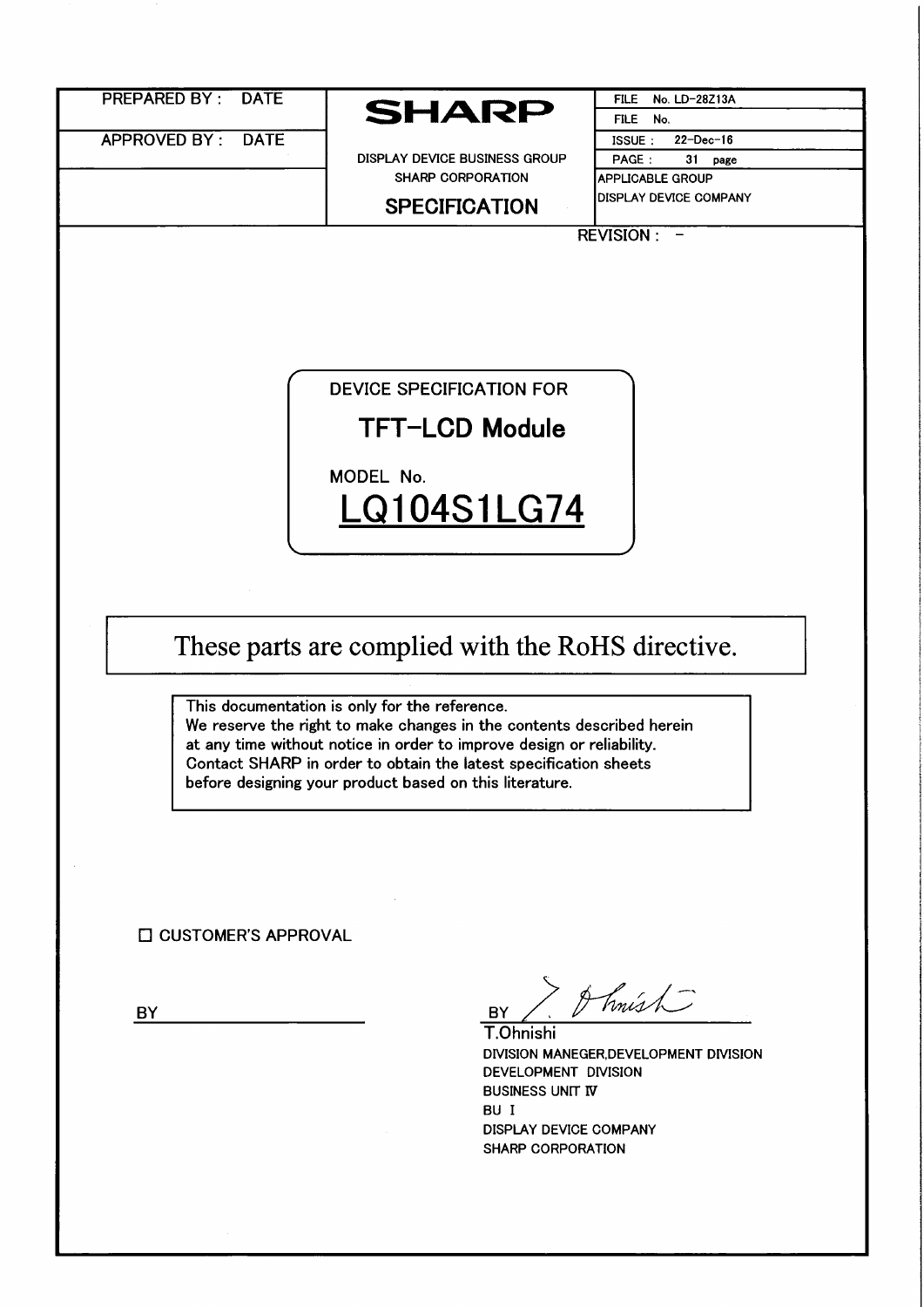# 改定記録表 RECORDS OF REVISION

### 機種名 Model No. : LQ104S1LG74

| 仕様書番号     | 改定年月日       | 改定表示                  |      |                  |            |
|-----------|-------------|-----------------------|------|------------------|------------|
| SPEC No.  | <b>DATE</b> | REVISED<br>${\sf No}$ | PAGE | 内容<br>SUMMARY    | 備考<br>NOTE |
|           |             |                       |      | 新規発行             |            |
| LD-28Z13A | 2016/12/22  |                       |      | First edition    |            |
|           |             |                       |      |                  |            |
|           |             |                       |      |                  |            |
|           |             |                       |      | $\blacktriangle$ |            |
|           |             |                       |      |                  |            |
|           |             |                       |      | ▲                |            |
|           |             |                       |      |                  |            |
|           |             |                       |      |                  |            |
|           |             |                       |      |                  |            |
|           |             |                       |      |                  |            |
|           |             |                       |      | ◢                |            |
|           |             |                       |      |                  |            |
|           |             |                       |      | $\blacklozenge$  |            |
|           |             |                       |      |                  |            |
|           |             |                       |      |                  |            |
|           |             |                       |      |                  |            |
|           |             |                       |      |                  |            |
|           |             |                       |      |                  |            |
|           |             |                       |      | ▼                |            |
|           |             |                       |      |                  |            |
|           |             |                       |      |                  |            |
|           |             |                       |      |                  |            |
|           |             |                       |      |                  |            |
|           |             |                       |      |                  |            |
|           |             |                       |      |                  |            |
|           |             |                       |      |                  |            |
|           |             |                       |      |                  |            |
|           |             |                       |      |                  |            |
|           |             |                       |      |                  |            |
|           |             |                       |      |                  |            |
|           |             |                       |      |                  |            |
|           |             |                       |      |                  |            |
|           |             |                       |      |                  |            |
|           |             |                       |      |                  |            |
|           |             |                       |      |                  |            |
|           |             |                       |      |                  |            |
|           |             |                       |      |                  |            |
|           |             |                       |      |                  |            |
|           |             |                       |      |                  |            |
|           |             |                       |      |                  |            |
|           |             |                       |      |                  |            |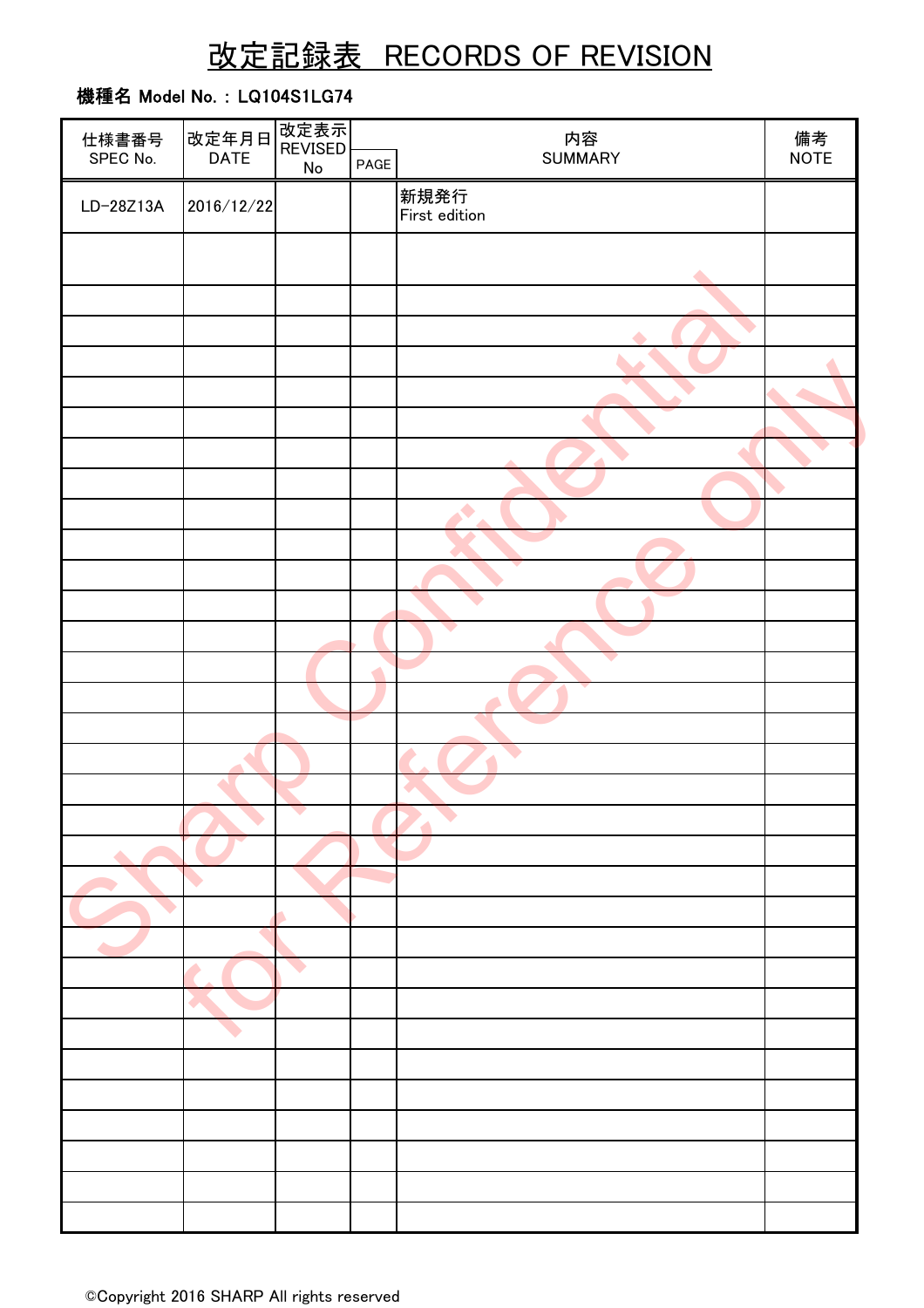## 注意 NOTICE

○本仕様書は弊社の著作権にかかわる内容も含まれていますので、取り扱いには充分にご注意頂くと共に、 本仕様書の内容を弊社に無断で複製しないようお願い申し上げます。

This publication is the proprietary of SHARP and is copyrighted, with all rights reserved. Under the copyright laws, no part of this publication may be reproduced or transmitted in any form or by any means, electronic or mechanical for any purpose, in whole or in part, without the express written permission of SHARP. Express written permission is also required before any use of this publication may be made by a third party.

○本仕様書に掲載されている応用例は、弊社製品を使った代表的な応用例を説明するためのものであり、 本仕様書によって工業所有権、その他権利の実施に対する保証または実施権の許諾を行うものではありません。 また、弊社製品を使用したことにより、第三者と工業所有権等にかかわる問題が発生した場合、弊社は一切その責を 負いません。

The application circuit examples in this publication are provided to explain the representative applications of SHARP's devices and are not intended to guarantee any circuit design or permit any industrial property right or other rights to be executed. SHARP takes no responsibility for any problems related to any industrial property right or a third party resulting from the use of SHARP's devices, except for those resulting directly from device manufacturing processes.

○弊社はデザインもしくは信頼性改善のため、仕様値、特性、材料、構成、その他の内容にいて通知なしで 変更する場合があります。本製品の使用前には最新の仕<mark>様書を</mark>弊社にご確認いただきますよ<mark>うお願</mark>い致します。 SHARP reserves the right to make changes in the specifications, characteristics, data, materials, structures and other contents described herein at any time without notice in order to improve design or reliability. Contact SHARP in order to obtain the latest specification sheets before using any SHARP's device. Manufacturing locations are also subject to change without notice. しては常に16%とないこいない形向よ。特性基本に定期子を指導した方式の中の時間の情報にようなのかのことのない。<br>また、弊社最高を使用したことにより、第三者と工業所有権等にかかわる問題が発生した場合、等社は一様<br>最も基本の性格にようにより、第三者と工業所有権等にかかわる問題が発生した場合、等社は一体<br>たちはません。<br>The application circuit examples in this publication are prov icreamings in this publication are provided to explain the representative applications of the secure designed of the secure of the secure of the secure of the secure of the resulting finestive investigation of the result

○本製品のご使用に関しては、本仕様書に記載された使用条件及び注意事項を遵守願います。本仕様書記載の 使用条件あるいは注意事項等を逸脱した本製品の使用等に起因する損害に関して、弊社は一切その責任を 負いません。

When using the products covered herein, please observe the conditions and the precautions written herein. In no event shall the company be liable for any damages resulting from failure to strictly adhere to these conditions and precautions.

○本製品は、一般民生用電子機器に使用されることを目的に開発・製造されたものです。 The devices in this publication are designed for general electronic equipment use.

○本製品は、運送機器や安全装置(飛行機、電車、自動車など)、信号機、ガス漏れの検知遮断機、アラーム装置、 各種安全機器などの機器に使用する場合は、適切な設計および充分な検証を実施し、信頼性・安全性をお客様 にて確保するようにお願い致します。

The appropriate design measures should be taken to ensure reliability and safety when SHARP's devices are used for equipment such as:

・Transportation control and safety equipment(i.e.,aircraft, trains, automobiles, etc.)

- Traffic signals  **Cas leakage sensor breakers** Gas leakage sensor breakers
	-
- 
- Alarm equipment **and the contract of the contract of the various safety devices etc.**

○本製品は、航空宇宙機器、幹線通信機器、原子力制御機器、生命維持にかかわる医療機器などの極めて高い 信頼性・安全性が必要とされる用途への使用は意図しておりませんので、これらの用途には使用にならないで下さい。 SHARP's devices shall not be used for equipment that requires extremely high level of reliability, such as:

- 
- Aerospace equipment **but a** section **of the set of the Military and space applications**
- Nuclear power control equipment · Medical equipment for life support
	-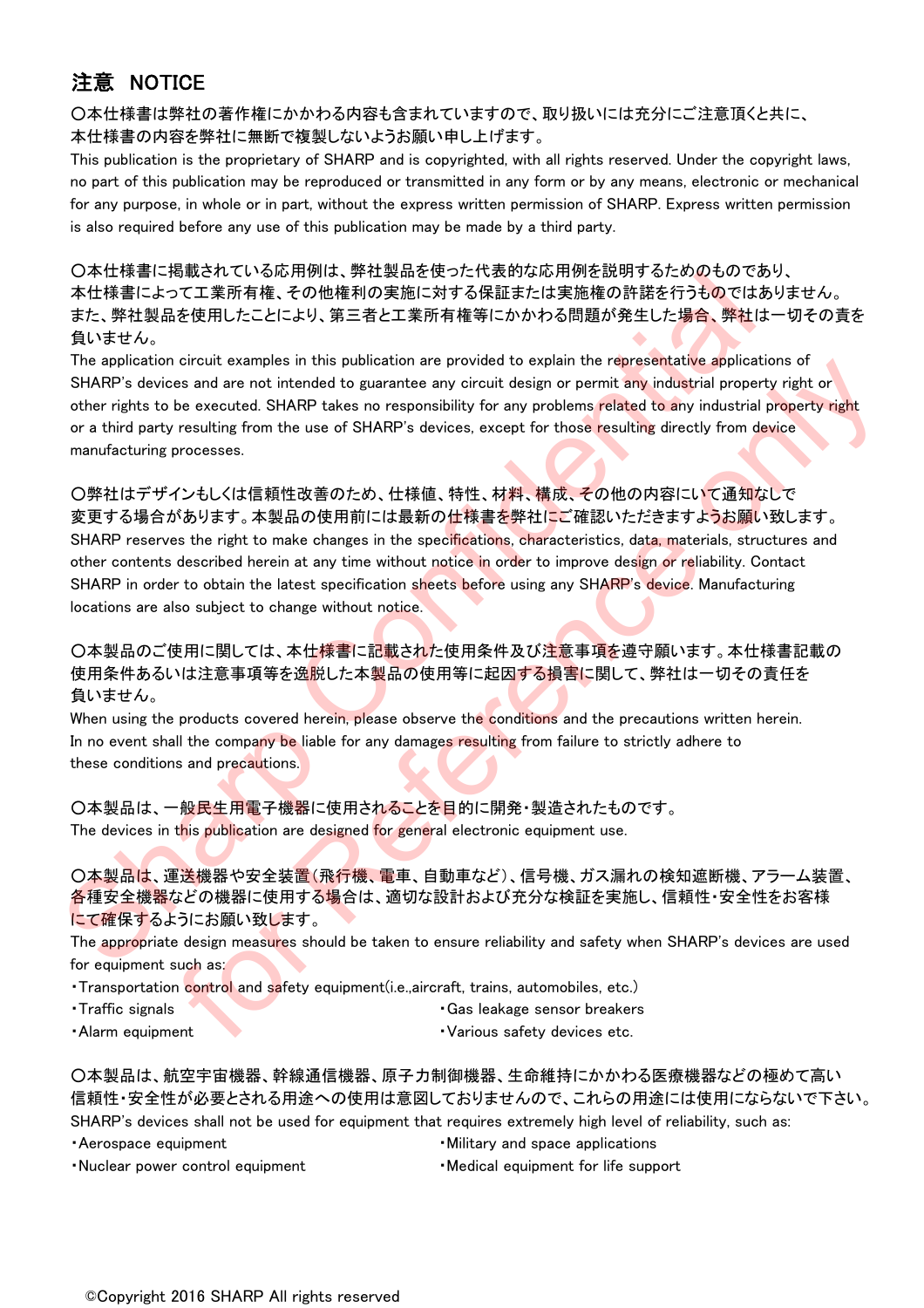○本製品において弊社が推奨する用途以外でご使用される場合、事前に弊社販売窓口までご連絡頂きますよう お願い致します。

Contact a SHARP representative, in advance, when intending to use SHARP's devices for any "specific" applications other than those recommended by SHARP.

### ○本LCDモジュールはRoHS指令2011/65/EUに準拠しております。また、RoHS指令物質及び塩化パラフィンの意図的 含有はありません。

The device in the production is based on RoHS instructions 2011/65/EU.

And RoHS instructions materials and chlorinated paraffin are not included intentionally.

○オゾン層破壊化学物質は使用していません。 The ozone-depleting substances is not used.

### ○本仕様書に疑義が生じた場合は、双方の打合せにより解決するものとします。

If any problem occurs in relation to the description of this publication, it shall be resolved through discussion with spirit of cooperation.

○本製品につきご不明な点がありましたら、事前に弊社販売窓口までご連絡頂きますようお願い致します。 Contact and consult with a SHARP representative in advance, if there are any questions about the contents of this publication. And RoHS instructions materials and childrinated paraffin are not included intentionally.<br>
O オゾン原破壕化学物質は使用していません。<br>
The ozone-depleting substances is not used.<br>
O 本性様書に延篇が生じた場合は、双方の打合世により解決するものとします。<br>
If any problem occurs FOR SUSSIGNIES IS INVISIT: 1998 AT 2 3 6 50 ALL IF 3 7.<br>
THE ART AN INSURANT AND THE CHANGE OF THE CHANGE OF THE CHANGE OF THE CHANGE OF THE CHANGE OF THE CHANGE OF T<br>
IS THAT AN AS SHARP representative in advance. If ther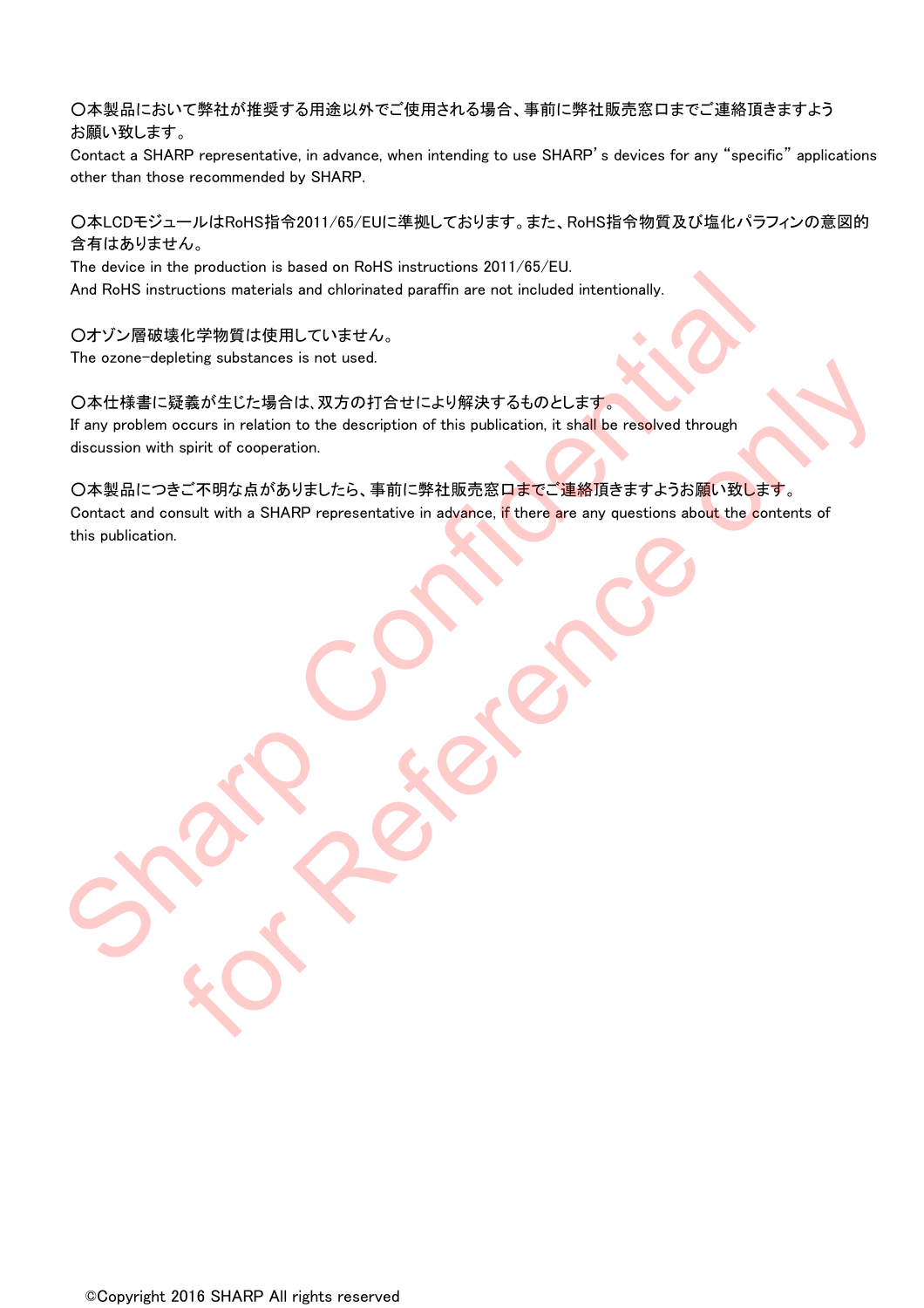| No |                                                                                                  | page |
|----|--------------------------------------------------------------------------------------------------|------|
| 1  | 適用範囲 Applicable TFT-LCD module                                                                   |      |
| 2  | 概要 Overview                                                                                      | 1    |
| 3  | 機械的仕様 Mechanical Specifications                                                                  | 2    |
| 4  | 入力端子名称および機能 Input Signal Assignment                                                              |      |
| 5  | 絶対最大定格 Absolute Maximum Ratings                                                                  | 8    |
| 6  | 電気的特性 Electrical Characteristics                                                                 | 9    |
| 7  | 入力信号のタイミング特性 Timing Characteristics of Input Signals                                             | 13   |
| 8  | 入力信号と表示基本色及び各色の輝度階調<br>Input Signals, Basic Display Colors and Gray Scale of Each Color vertical | 14   |
| 9  | 光学的特性 Optical Characteristics                                                                    | 15   |
| 10 | 表示品位 Display Qualities                                                                           | 16   |
| 11 | モジュールの取り扱い Handling Instructions ハー・・・・・・・                                                       | 17   |
| 12 | 出荷形態 Packing form                                                                                | 21   |
| 13 | 製品型名表示 Marking of product name                                                                   | 22   |
| 14 | 信頼性項目 Reliability Test Items                                                                     | 23   |
|    | Fig.1 モジュール外形図 Outline Dimensions                                                                | 24   |
|    | Fig.3 包装外形図 Packing form                                                                         | 25   |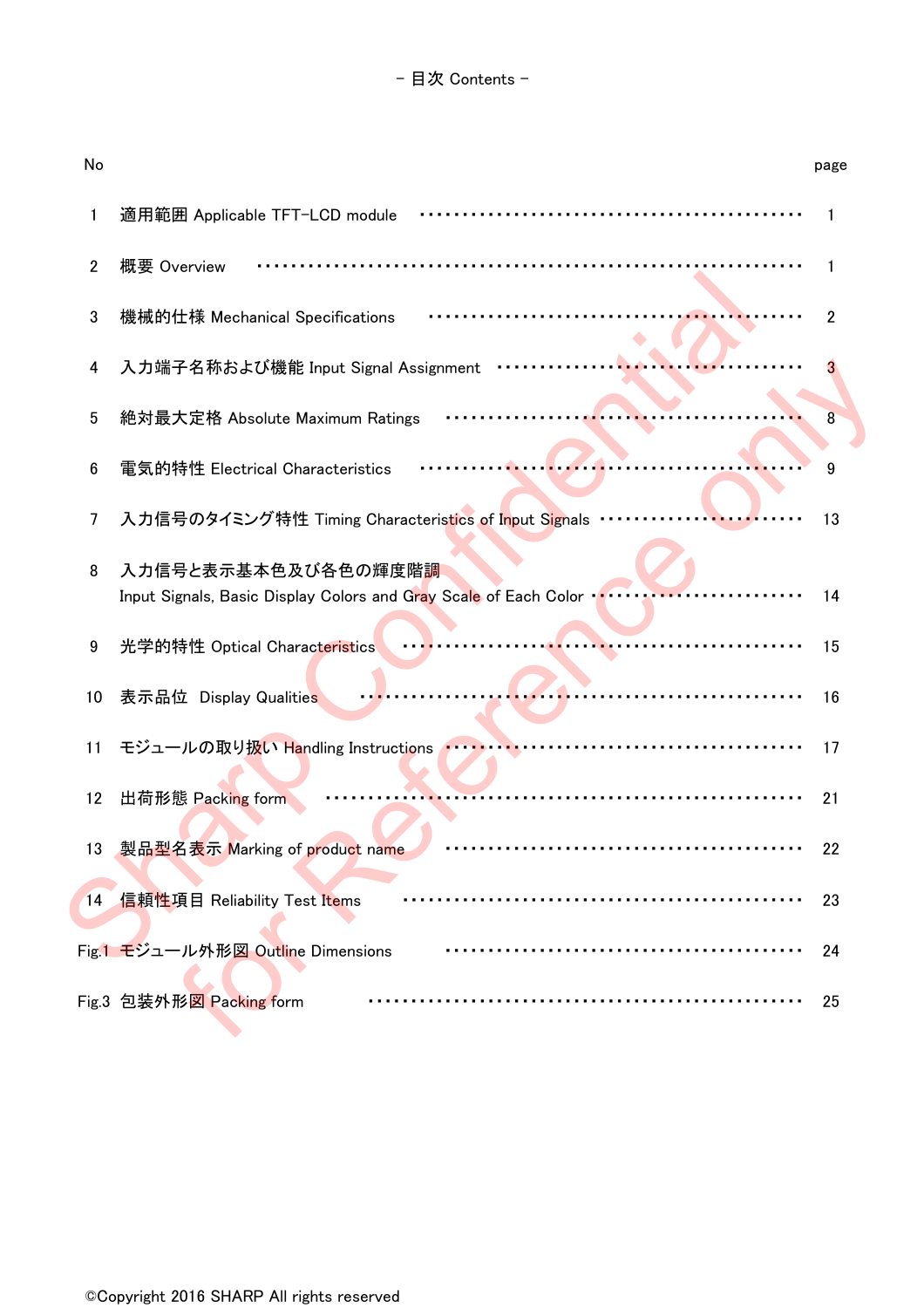### 1.適用範囲 Applicable TFT-LCD module

本仕様書は、カラーTFT-LCDモジュール LQ104S1LG74 に適用致します。 This specification applies to the color TFT-LCD module LQ104S1LG74

### 2.概要 Overview

本モジュールは、アモルファス・シリコン薄膜トランジスタ(TFT : Thin Film Transistor)を用いたカラー 表示可能なアクティブ・マトリックス透過型液晶ディスプレイモジュールです。 カラーTFT-LCDパネル、ドライバーIC、コントロール回路、電源回路及びバックライトユニット等により 構成され、インターフェイスにLVDS(Low Voltage Differential Signaling)を使用し、+ 3.3Vの直流電源 及びバックライト用電源(+12V)を供給することにより、800×RGB×600ドットのパネル上に約1619万色の 図形、文字の表示が可能です。

This module is a color active matrix LCD module incorporating amorphous silicon TFT(Thin Film Transistor). It is composed of a color TFT-LCD panel, driver ICs, control circuit, power supply circuit and a White-LED Backlight unit. Graphics and texts can be displayed on a 822 × RGB × 260 dots panel with about 16 million colors by using LVDS (Low Voltage Differential Signaling) and supplying +3.3V DC supply voltages for TFT-LCD panel driving and +12.0V DC supply voltage for backlight. カラーTFT-LOD / iネル、ドライバーHC. コントロール回路、電源国路及びバックライトユニット等により、<br>横成され、インターフェイスにLVDS(Low Voltage Differential Signaling/2を使用し、+ 3.3Vの直流電源<br>及びバックライト用電源(+12V)を供給することにより、800×RGB×8000ドットの(ネルトにお)1619万卡<br>国路、文字の表示が可能です。<br>This module is a c via ration and text in CD module incorporating amorphous silicon TFT(Thin Film Transistor).<br>
is a color active matrix LCD module incorporating amorphous silicon TFT(Thin Film Transistor).<br>
the Craphics and texts can be d

又、高輝度LEDバックライトの搭載により明るく鮮やかな画像が得られ、マルチメディア用途に最適な モジュールとなっております。

The TFT-LCD panel used for this module is a high-brightness and high-contrast image. The maximum viewing angle is in the 6o'clock direction.

なお、バックライトを駆動するLEDドライバ回路はモジュールに内蔵しております。 The LED driver circuit for backlight is built into the module.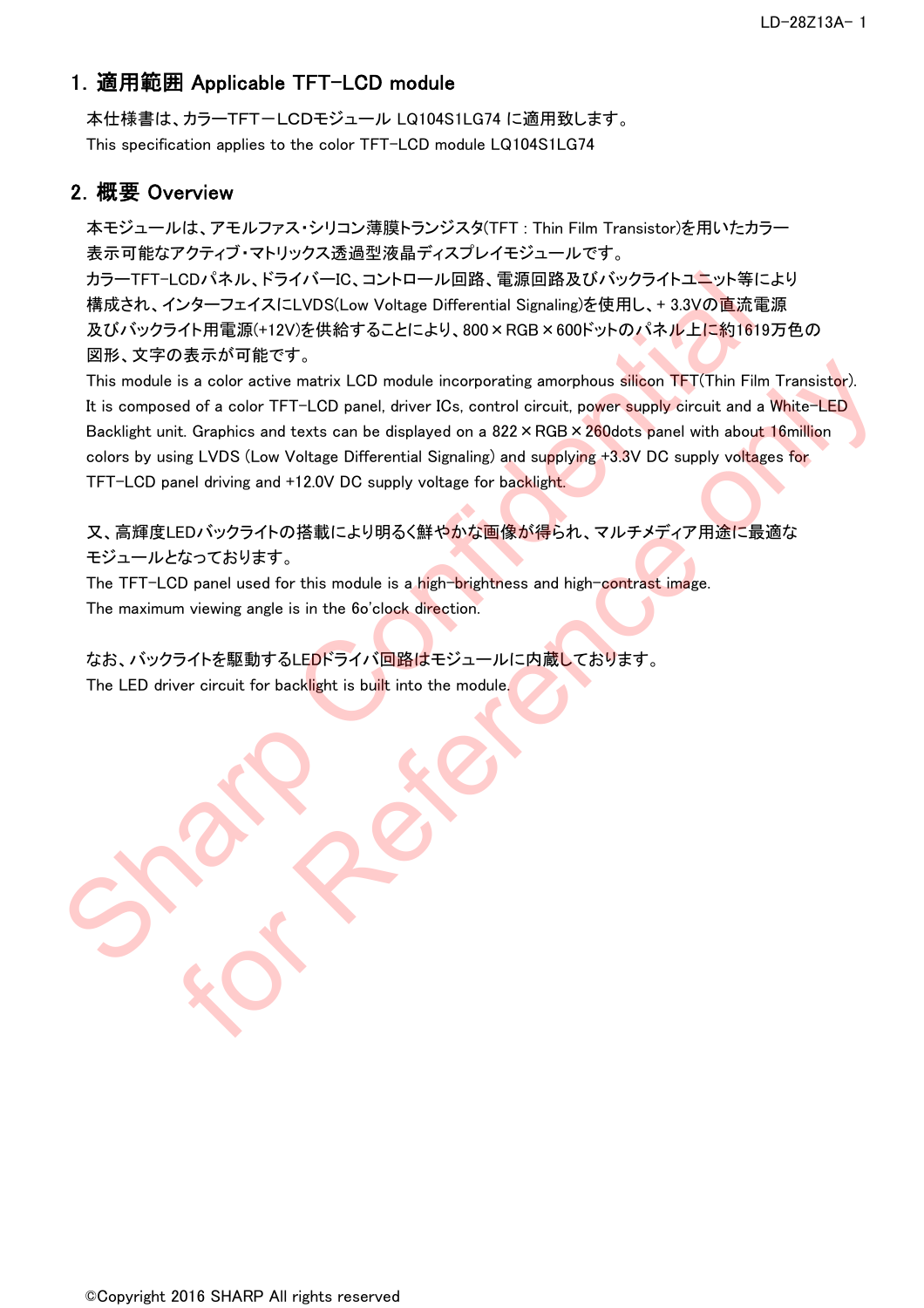## 3.機械的仕様 Mechanical Specifications

| 項<br>目<br>Items                      | 様<br>仕<br>Specifications                                  | 単位<br>Unit |  |
|--------------------------------------|-----------------------------------------------------------|------------|--|
| 画面サイズ<br>Display size                | 26 (10.4inch) Diagonal                                    | cm         |  |
| 有効表示領域<br>Active area                | $211.2(H) \times 158.4(V)$                                | mm         |  |
| 絵素構成<br>Pixel format                 | $800(H) \times 600(V)$<br>$(1 pixel=R+G+B$ dot)           | pixel      |  |
| アスペクト比<br>Aspect ratio               | 4:3                                                       |            |  |
| 画素ピッチ<br>Pixel pitch                 | $0.264(H) \times 0.264(V)$                                | mm         |  |
| 絵素配列<br>Pixel configuration          | R,G,B 縦ストライプ<br>R,G,B vertical stripe                     |            |  |
| 表示モード<br>Display mode                | ノーマリーホワイト<br>Normally white                               |            |  |
| 外形寸法 (*1)<br>Unit outline dimensions | $227.3(W) \times 177.5(H) \times 9.3(D)$                  | mm         |  |
| 質量(MAX)<br>Mass(MAX)                 | <b>Max 500</b>                                            | g          |  |
| 表面処理<br>Surface treatment            | アンチグレアハードコート処理:3H<br>Anti-glare and hard-coating 3H       |            |  |
|                                      | (*1) コネクタカバー除く excluding the area of the connector cover. |            |  |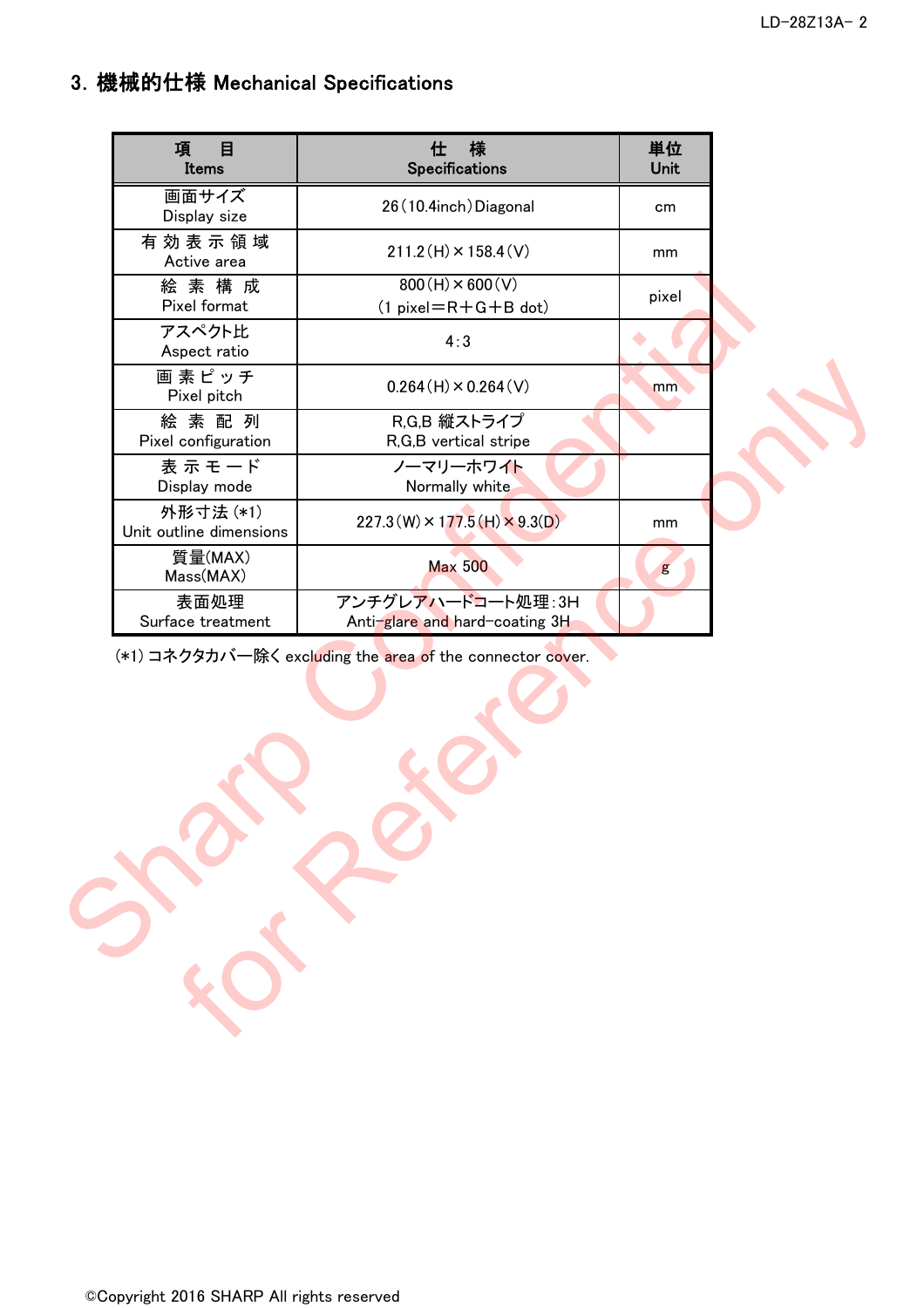### 4.入力端子名称および機能 Input Signal Assignment

#### 4-1.TFT液晶パネル駆動部 TFT-LCD panel driving

CN1

適合コネクタ Corresponding connector :FI-SE20M or FI-S20S(JAE)

搭載LVDSレシーバ Using LVDS receiver :

コントロールIC内蔵タイプ(THC63LVDF84B(ザインエレクトロニクス製)同等性能品)

Building into cotrol IC(THC63LVDF84B(Thine electronics) compatible product)

適合LVDSトランスミッタ Corresponding LVDS transmitter :

THC63LVDM83R(ザインエレクトロニクス製) 又は 同等性能品

| Pin            | Symbol               | <b>Function</b>                                                                                                                                                                                                                                                                                          | Remark   |
|----------------|----------------------|----------------------------------------------------------------------------------------------------------------------------------------------------------------------------------------------------------------------------------------------------------------------------------------------------------|----------|
| $\mathbf{1}$   | $\frac{1}{\sqrt{2}}$ | +3.3V Power supply                                                                                                                                                                                                                                                                                       | $(*4-1)$ |
| $\overline{2}$ | <b>VCC</b>           | +3.3V Power supply                                                                                                                                                                                                                                                                                       | $*4-1]$  |
| 3              | <b>GND</b>           | <b>GND</b>                                                                                                                                                                                                                                                                                               | $*4-3]$  |
| 4              | GND                  | <b>GND</b>                                                                                                                                                                                                                                                                                               |          |
| 5              | $RxINO-$             | LVDS receiver signal $CHO(-)$                                                                                                                                                                                                                                                                            |          |
| 6              | $RxINO+$             | LVDS receiver signal CHO (+)                                                                                                                                                                                                                                                                             | $*4-1]$  |
| $\overline{7}$ | <b>GND</b>           | <b>GND</b>                                                                                                                                                                                                                                                                                               | $*4-1]$  |
| 8              | $RxIN1-$             | LVDS receiver signal CH1 (-)                                                                                                                                                                                                                                                                             |          |
| 9              | $RxIN1+$             | LVDS receiver signal CH1 (+)                                                                                                                                                                                                                                                                             | $(*4-1)$ |
| 10             | GND                  | <b>GND</b>                                                                                                                                                                                                                                                                                               | $*4-1]$  |
| 11             | $RxIN2-$             | <b>LVDS</b> receiver signal CH2 $(-)$                                                                                                                                                                                                                                                                    |          |
| 12             | RxIN2+               | LVDS receiver signal CH2 (+)                                                                                                                                                                                                                                                                             | $[*4-1]$ |
| 13             | <b>GND</b>           | <b>GND</b>                                                                                                                                                                                                                                                                                               | $(*4-1)$ |
| 14             | CK IN-               | LVDS receiver signal $CK (-)$                                                                                                                                                                                                                                                                            |          |
| 15             | CK IN+               | LVDS receiver signal CK (+)                                                                                                                                                                                                                                                                              | $*4-1]$  |
| 16             | GND                  | <b>GND</b>                                                                                                                                                                                                                                                                                               | $[*4-1]$ |
| 17             | $RxIN3-$             | LVDS receiver signal CH3 (-)                                                                                                                                                                                                                                                                             |          |
| 18             | $RxIN3+$             | LVDS receiver signal CH3 (+)                                                                                                                                                                                                                                                                             | $*4-1]$  |
| 19             | <b>MODE</b>          | <b>LVDS Data Mapping</b>                                                                                                                                                                                                                                                                                 | $*4-5]$  |
| 20             | <b>SCAN</b>          | Horizontal/Vertical display mode select signal                                                                                                                                                                                                                                                           | $(*4-6)$ |
|                |                      | $\left[\frac{*4-1}{2}\right]$ Please refer to 4-2 and 7-2 for correspondence of RxINi (i=0,1,2,3) and actual display-data.<br> RxINi(i=0、1、2、3)と表 <mark>示デ</mark> ータ。の関係については、4-2と7-2を参照してください。<br>$*4-2$ The shielding case is connected with GND-line in the module.<br>モジュールのシールドケースは、基板のGNDと接続されてます。 |          |
| $*4-3]$        |                      |                                                                                                                                                                                                                                                                                                          |          |
|                | $REV = LOW$          | $REV = HIGH$                                                                                                                                                                                                                                                                                             |          |



| ł<br>V |
|--------|
|--------|

【\*4-5】 When use 6Bit input mode, please connects RxIN3+/- and GND-line. 6BIT入力時は、RxIN3+/- をGNDへ接続して下さい。 6BIT入力時は、 RxIN3+/- をGNDへ接続して下さい。<br>©Copyright 2016 SHARP All rights reserved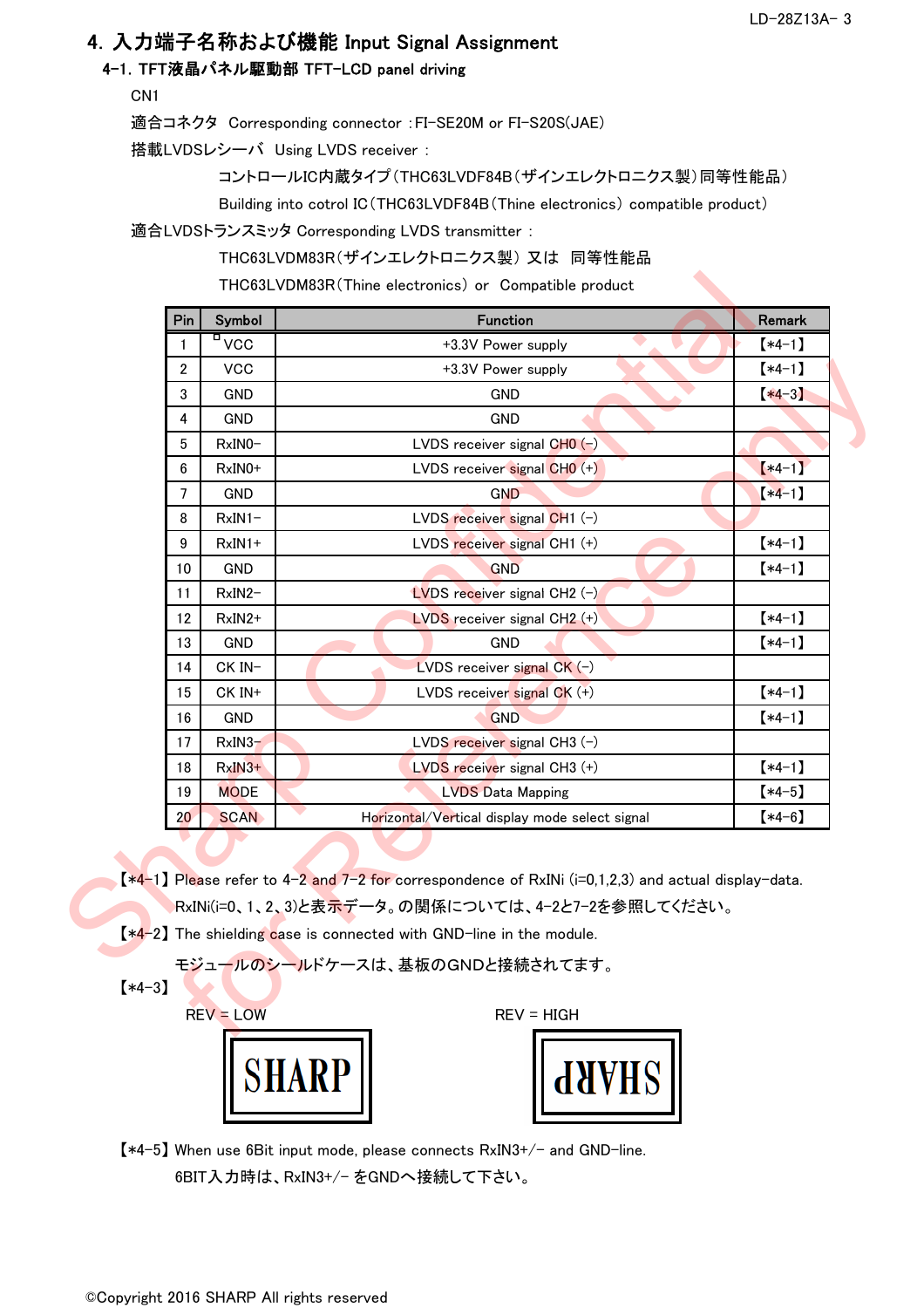#### 4-4.LED backlight

LED backlight connector(CN2)

| 適合コネクタ Corresponding connector : FI-S6S |         |               | JST                                                   |  |
|-----------------------------------------|---------|---------------|-------------------------------------------------------|--|
| Connector No.                           | Pin No. | symbol        | function                                              |  |
|                                         |         | <b>VLED</b>   | +12V power supply                                     |  |
|                                         | 2       | VLED          | +12V power supply                                     |  |
|                                         | 3       | <b>GND</b>    | <b>GND</b>                                            |  |
| CN <sub>2</sub>                         | 4       | <b>GND</b>    | <b>GND</b>                                            |  |
|                                         | 5       | <b>BL EN</b>  | バックライトON/OFF制御信号入力端子<br>Low:OFF, Hign: ON             |  |
|                                         | 6       | <b>BL PWM</b> | バックライト輝度調整用PWM信号入力端子<br>Luminance control(PWM signal) |  |

### 【\*4-6】LVDSデータマッピング LVDS Data Mapping

pin assignment ex) (THC63LVDM83R/D (Thine electronics) or Compatible product) 54 | TA2 | R4 R2 R2 R4 52 TA1 R3 R1 R3 Transmitter 1 8Bit 6Bit 6Bit Pin No | Data | MODE=L MODE=H | MODE=L 51 | TA0 | R2 R0(LSB) | R2(LSB) 50 TD0 R0(LSB) 27 1 TC4 HS 22 **TC1** B5 15 TB5 B2 R6 | R0(GND) 30 TC6 DE DE DE 28 TC5 VS VS VS VS HS HS 24 TC3 B7 (MSB) B5 B7 (MSB) 23 C TC2 B6 B6 B4 B6 B3 B5 20 | TCO B4 | B2 | B4 19 TB6 B3 B3 B1 B3 B0(LSB) B2(LSB) 14 TB4 G7 (MSB) G5 G7 (MSB) 12 TB3 G6 G4 G6 11 TB2 G5 G5 G3 G5 7 TB1 G4 G2 G4 6 TB0 G3 G1 G1 G3 4 | TA6 | G2 | G0(LSB) G2(LSB) 3 TA5 R7(MSB) R5 R7(MSB) 56 TA4 R6 R6 R6 R6 55 TA3 R5 R5 R3 R5 CN2  $\frac{4}{5}$  CND<br>  $\frac{6}{5}$  BLEN  $\sqrt{5/7}$   $\sqrt{5/7}$   $\sqrt{5/7}$   $\sqrt{5/7}$   $\sqrt{5/7}$   $\sqrt{5/7}$   $\sqrt{5/7}$   $\sqrt{5/7}$   $\sqrt{5/7}$   $\sqrt{5/7}$   $\sqrt{5/7}$   $\sqrt{5/7}$   $\sqrt{5/7}$   $\sqrt{5/7}$   $\sqrt{5/7}$   $\sqrt{5/7}$   $\sqrt{5/7}$   $\sqrt{5/7}$   $\sqrt{5/7$ 6 BLPWM  $(1 \times 977 + 149 \text{ Rg})$ <br>  $877 - 97 \text{ yr} \le 297$  LVDS Data Mapping<br>  $877 - 97 \text{ yr} \le 297$  LVDS Data Mapping<br>
Transmitter<br>
Transmitter<br>
Transmitter<br>
Transmitter<br>
Transmitter<br>
Transmitter<br>
Transmitter<br>
Transmitter<br>
SBT TA

> 18 | TD5 | B1 | B7(MSB) | B1(GND) 16 | TD4 | B0(LSB) | B6 | B0(GND)

25 TD6 (NA) (NA) (NA)

8 | TD2 | G0(LSB) | G6 | G0(GND) 2 | TD1 | R1 | R7(MSB) | R1(GND)

G7(MSB) G1(GND)

©Copyright 2016 SHARP All rights reserved

10 | TD3 | G1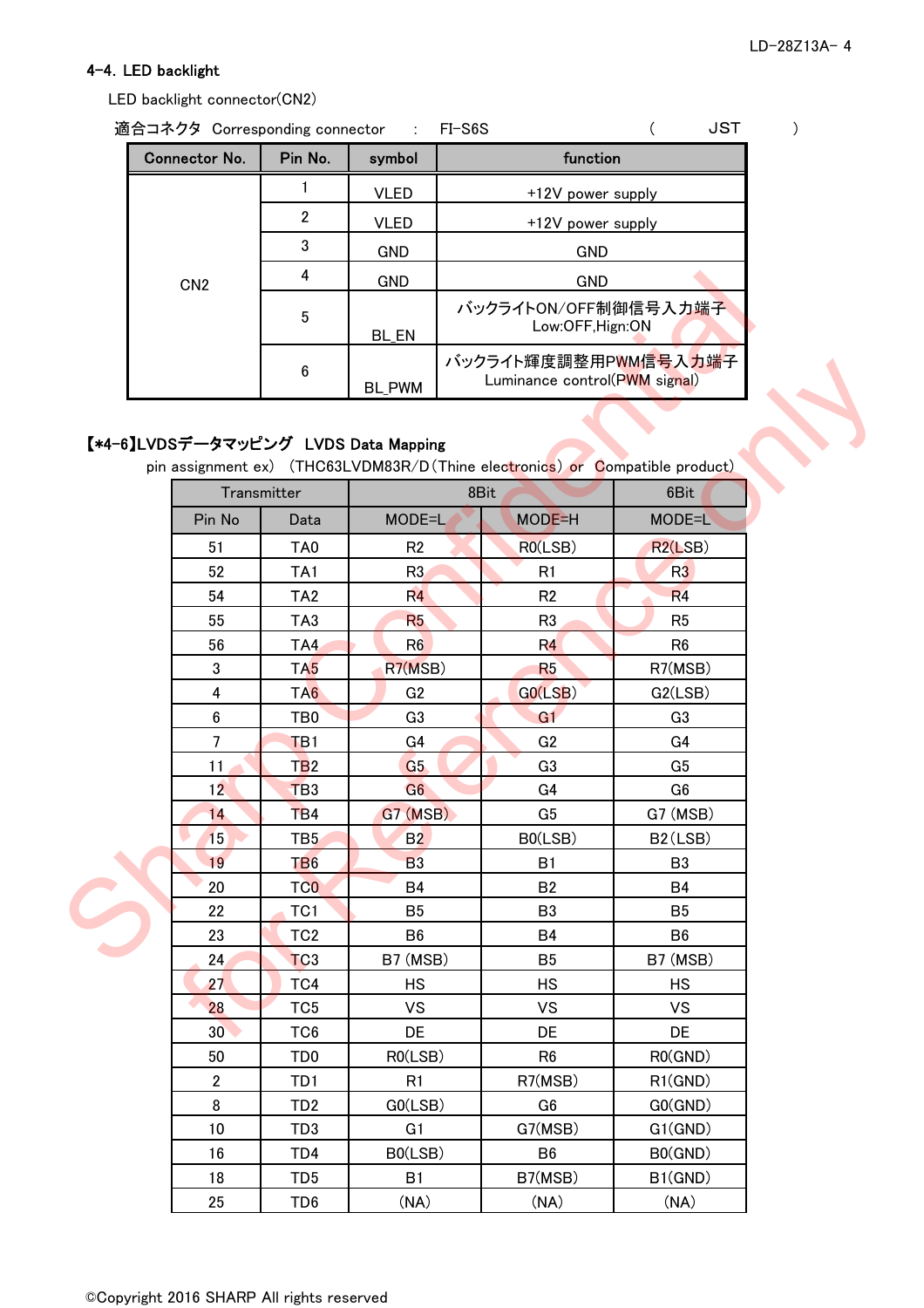## 4-2.LVDSインターフェイスのブロック図 LVDS interface block diagram





When use 6Bit input mode, please connects  $RxIN3+/-$  and  $GND$ -line.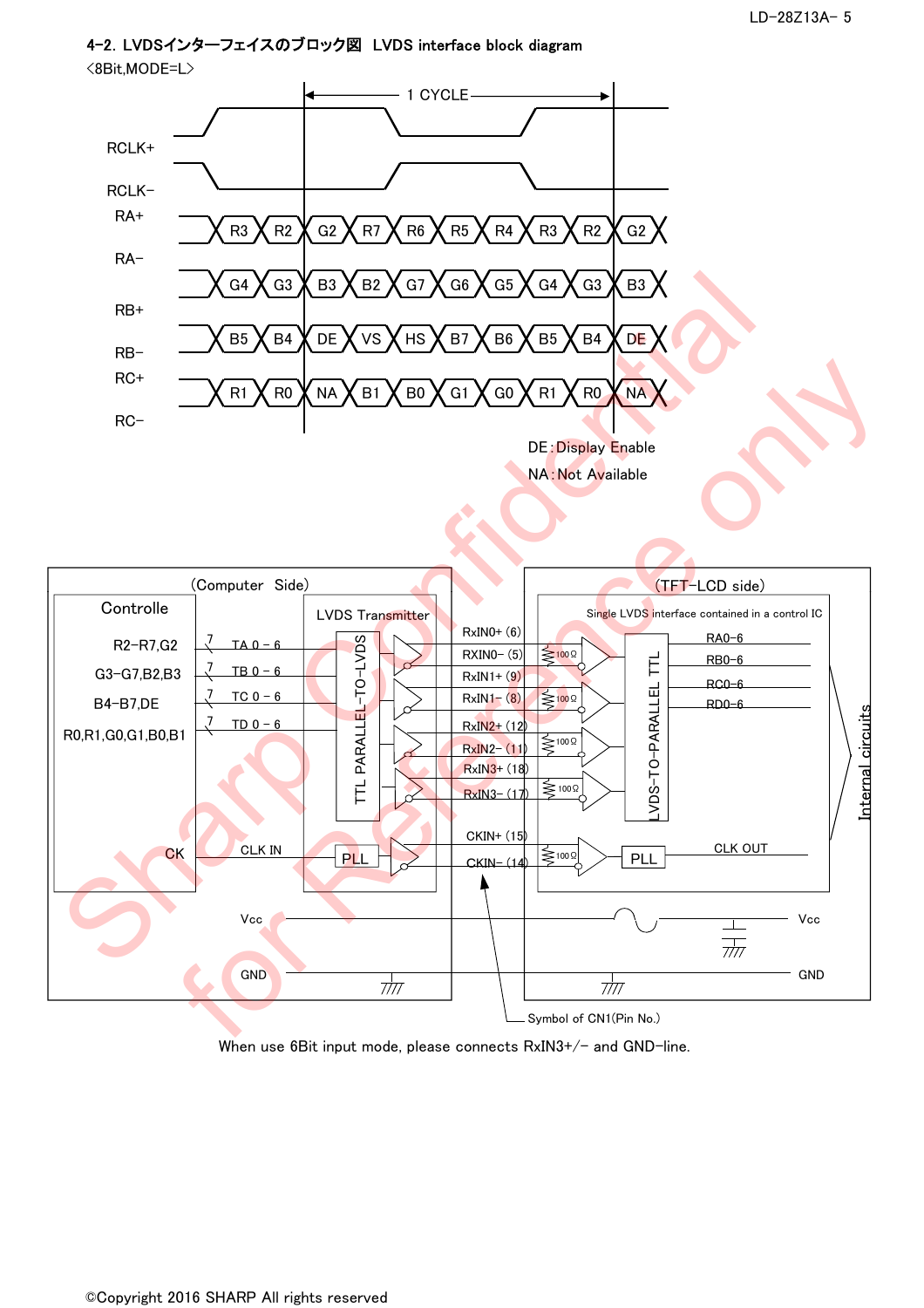<8Bit,MODE=H>





When use 6Bit input mode, please connects  $RxIN3+/-$  and  $GND$ -line.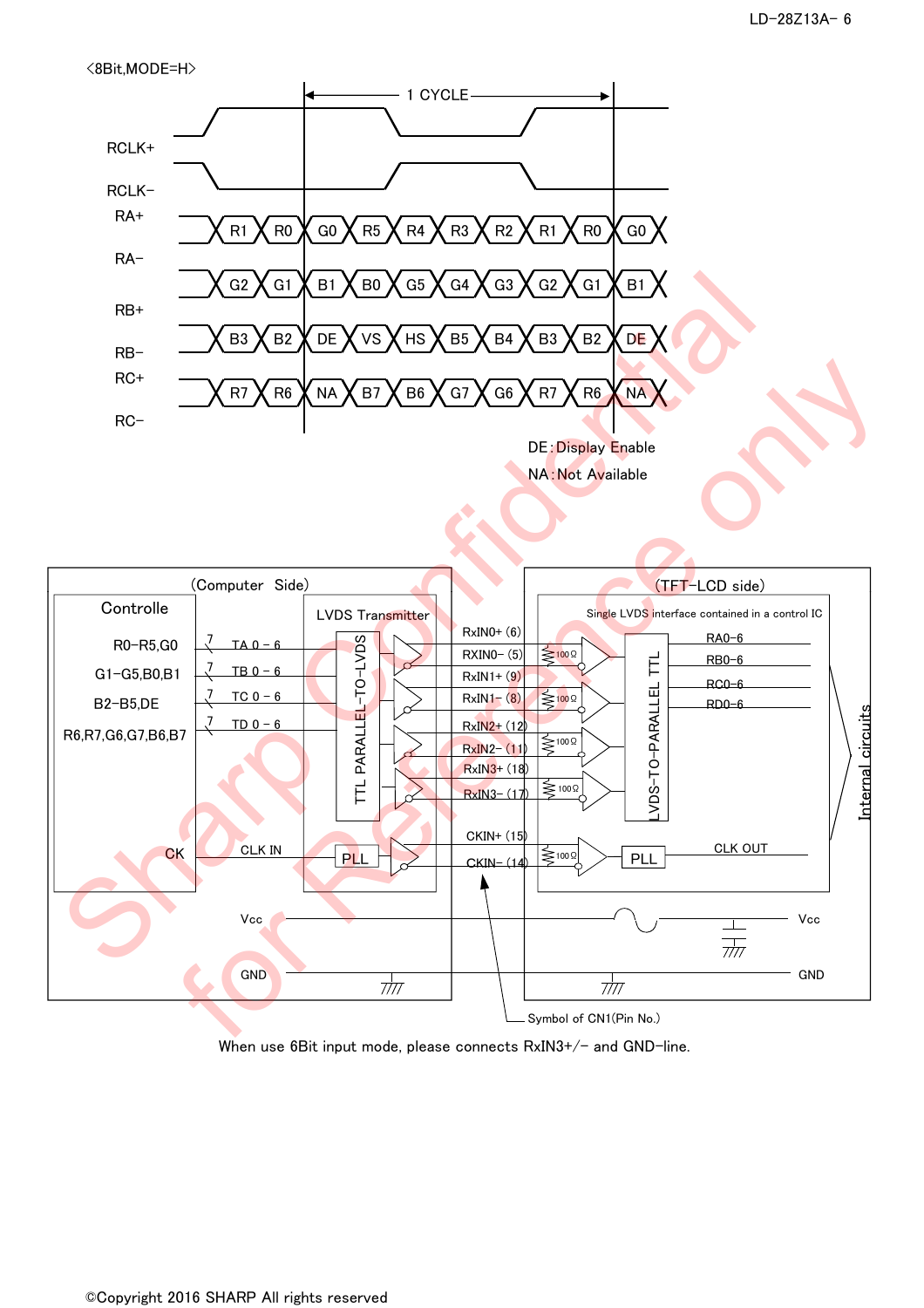```
<6Bit,SELL_MODE=L>
```




\* When use 6Bit input mode, please connects RxIN3+/- and GND-line.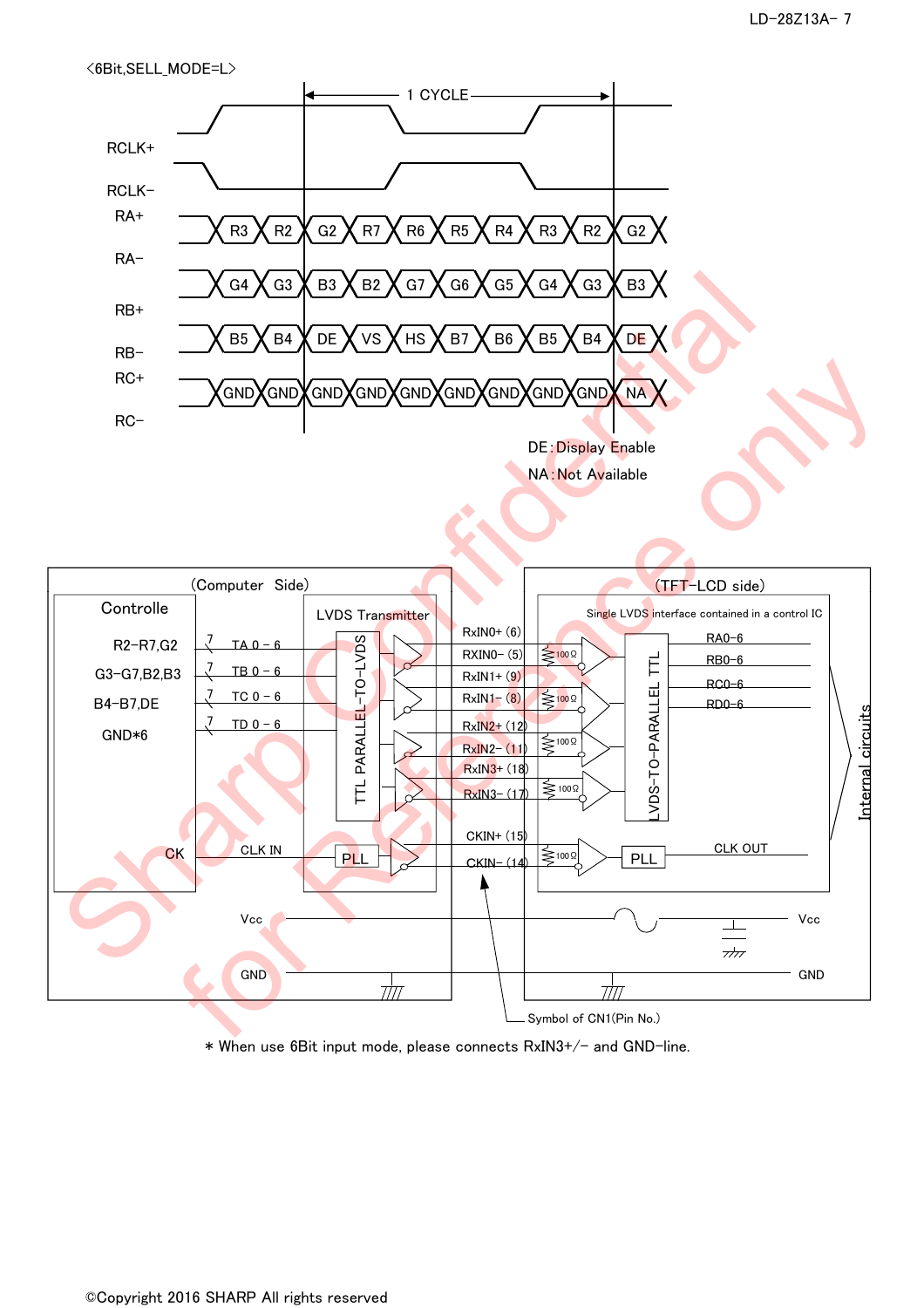### 5.絶対最大定格 Absolute Maximum Ratings

| 項目<br>Parameter               | 記号<br>Symbol           | 条件<br><b>Condition</b> | 端子名<br>Pin                                                                                                                                                                                                                                                                                                                                                  | 定格値<br><b>Ratings</b>                                                                                                                                                                                                                                                                                                                                                                                                | 単位<br><b>Unit</b>       | 備考<br><b>Remark</b> |
|-------------------------------|------------------------|------------------------|-------------------------------------------------------------------------------------------------------------------------------------------------------------------------------------------------------------------------------------------------------------------------------------------------------------------------------------------------------------|----------------------------------------------------------------------------------------------------------------------------------------------------------------------------------------------------------------------------------------------------------------------------------------------------------------------------------------------------------------------------------------------------------------------|-------------------------|---------------------|
| 電源電圧                          | Vcc                    | $Ta=25^{\circ}C$       | <b>VCC</b>                                                                                                                                                                                                                                                                                                                                                  | $-0.3 \sim +4.0$                                                                                                                                                                                                                                                                                                                                                                                                     | V                       | [Note2]             |
| Supply voltage                | V <sub>DD</sub>        | $Ta = 25^{\circ}C$     | <b>VDD</b>                                                                                                                                                                                                                                                                                                                                                  | $-0.3 \sim +15.0$                                                                                                                                                                                                                                                                                                                                                                                                    | V                       | [Note2]             |
|                               | $V_{I1}$               | $Ta = 25^{\circ}C$     | $RxINi-/+,CK IN-/+ -0.3 \sim +VCC+0.3$                                                                                                                                                                                                                                                                                                                      |                                                                                                                                                                                                                                                                                                                                                                                                                      | V                       | $i=0,1,2,3$         |
| 入力電圧                          | $V_{I2}$               | $Ta = 25^{\circ}C$     | SCAN, MODE                                                                                                                                                                                                                                                                                                                                                  | $-0.3 - +$ VCC+0.3                                                                                                                                                                                                                                                                                                                                                                                                   | $\vee$                  |                     |
| Input voltage                 | $V_{I3}$               | $Ta = 25^{\circ}C$     | <b>BL_EN</b>                                                                                                                                                                                                                                                                                                                                                | $-0.3 \rightarrow +5.5$                                                                                                                                                                                                                                                                                                                                                                                              | $\overline{\mathsf{v}}$ |                     |
|                               | $V_{I4}$               | $Ta = 25^{\circ}C$     | <b>BL_PWM</b>                                                                                                                                                                                                                                                                                                                                               | $-0.3 \rightarrow +5.5$                                                                                                                                                                                                                                                                                                                                                                                              | V                       |                     |
| 保存温度<br>Storage temperature   | ${\sf T}_{\text{STG}}$ |                        |                                                                                                                                                                                                                                                                                                                                                             | $-30 \sim +80$                                                                                                                                                                                                                                                                                                                                                                                                       | $^{\circ}$ C            | [Note 1, 3]         |
| 動作温度<br>Operating temperature | $T_{OPA}$              |                        |                                                                                                                                                                                                                                                                                                                                                             | $-30 \sim +80$                                                                                                                                                                                                                                                                                                                                                                                                       | $^{\circ}$ C            | [Note 1, 3, 4]      |
| Note2                         |                        |                        | Maximum wet-bulb temperature at $39^{\circ}$ C or less. (Ta>40°C)<br>電源設計)、設計検証(オープンショート試験)を行っております。<br>過電流・過電圧を抑制する保護機能を設けて頂きます様お願い致します。<br>The $V_{CC}$ power supply capacity must use the one of 2A or more.<br>The $V_{DD}$ power supply capacity must use the one of 3A or more.<br>occurs when the current capacity is smaller than regulated values. | No condensation.<br>電源容量について、V <sub>cc</sub> は2A、V <sub>pp</sub> は3Aの電源容量を想定して回路設計(ヒューズ選定、LCD内部<br>電流容量が小さい場合は、基板部品のショート等が発生した際、弊社基板側のヒューズが切れず<br>発煙・発火を起こす可能性が懸念されます。セット側電源設計の際は、電源容量考慮の上、セット側に<br>There is a possibility of causing smoking and the ignition without fusion of LCD fuse when abnormality<br>Please install the protection function in which the over current and the excess voltage are controlled |                         |                     |
|                               |                        |                        | to the set side when you design the lower current supply.                                                                                                                                                                                                                                                                                                   |                                                                                                                                                                                                                                                                                                                                                                                                                      |                         |                     |
| Note3                         |                        |                        |                                                                                                                                                                                                                                                                                                                                                             | 動作温度項目において、65~80℃で使用される場合、液晶モジュールは破壊には至りませんが、                                                                                                                                                                                                                                                                                                                                                                        |                         |                     |

【Note2】 電源容量について、Vccは2A、Vppは3Aの電源容量を想定して回路設計(ヒューズ選定、LCD内部 電源設計)、設計検証(オープンショート試験)を行っております。 電流容量が小さい場合は、基板部品のショート等が発生した際、弊社基板側のヒューズが切れず 発煙・発火を起こす可能性が懸念されます。セット側電源設計の際は、電源容量考慮の上、セット側にて 過電流・過電圧を抑制する保護機能を設けて頂きます様お願い致します。 The  $V_{CC}$  power supply capacity must use the one of 2A or more. The  $V_{DD}$  power supply capacity must use the one of 3A or more. for Reference only

【Note3】 動作温度項目において、65~80℃で使用される場合、液晶モジュールは破壊には至りませんが、 画面ムラ他、表示品位の劣化を招く可能性があります。 また(高温)多湿環境(60%以上)での継続使用においても品位劣化を招く可能性があります。 There is a possibility of causing deterioration in the irregularity and others of the screen and the display fineness though the liquid crystal module doesn't arrive at destruction when using it at 65~80°C. There is a possibility of causing the fineness deterioration by the prolonged use in the (high temperature) humidity environment (60% or more).

【Note4】 動作温度項目において、低温側は周囲温度規定、高温側はパネル表面(表示領域)温度規定と致します。 In the operating temperature item, the low temperature side is the ambient temperature regulations. The high temperature side is the panel surface temperature regulations.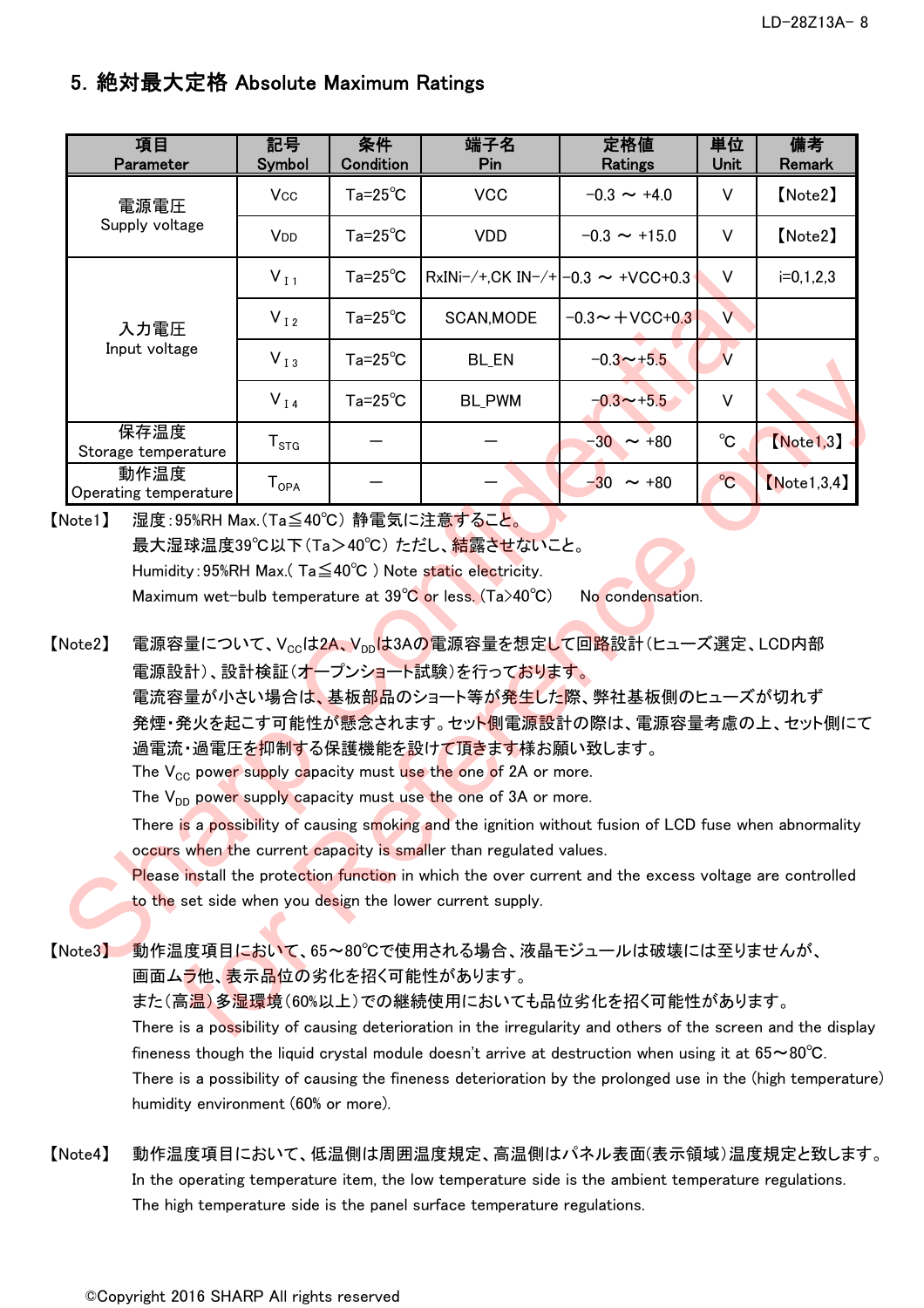#### LD-28Z13A- 9

### 6.電気的特性 Electrical Characteristics

#### 6-1. TFT液晶パネル駆動部 TFT-LCD panel driving Tation Tation Tation Tation Tation Tation Tation Tation Tation Ta

| $V_{\rm CC}$<br>$I_{\rm CC}$<br>$V_L$<br>$V_{RP}$<br>V <sub>TH</sub><br>$V_{TL}$<br>V <sub>IH</sub><br>$V_{IL}$<br>$I_{OH}$<br>$I_{OL}$<br>$\mathsf{R}_\mathsf{T}$                                                                                                                                                                                                                                                                                                                                                                                                                                                                                                                                                                                                                                                                                                                                                                                                                                                                                                                                                                                                                                                                                                                                                                                                                                                                                         | $Vcc = 3.3V$ | 3.0<br>$\mathbf{0}$<br>$V_{CM}$ –100<br>2.1<br>$\overline{\phantom{0}}$<br>$-10$ | 3.3<br>200 | 3.6<br>2.4<br>200<br>$VCM + 100$<br><b>VCC</b><br>0.8<br>400<br>$+10$ | V<br>mA<br>V<br>$mV_{p-p}$<br>mV<br>mV<br>$\vee$<br>$\vee$<br>$\mu$ A | [Note1]<br>[Note2]<br>$Vcc = 3.3V$<br>$V_{CM} = +1.2V$<br>[Note3]<br>(Note4)<br>$V_{12}$ =+3.3V [Note4] |
|------------------------------------------------------------------------------------------------------------------------------------------------------------------------------------------------------------------------------------------------------------------------------------------------------------------------------------------------------------------------------------------------------------------------------------------------------------------------------------------------------------------------------------------------------------------------------------------------------------------------------------------------------------------------------------------------------------------------------------------------------------------------------------------------------------------------------------------------------------------------------------------------------------------------------------------------------------------------------------------------------------------------------------------------------------------------------------------------------------------------------------------------------------------------------------------------------------------------------------------------------------------------------------------------------------------------------------------------------------------------------------------------------------------------------------------------------------|--------------|----------------------------------------------------------------------------------|------------|-----------------------------------------------------------------------|-----------------------------------------------------------------------|---------------------------------------------------------------------------------------------------------|
|                                                                                                                                                                                                                                                                                                                                                                                                                                                                                                                                                                                                                                                                                                                                                                                                                                                                                                                                                                                                                                                                                                                                                                                                                                                                                                                                                                                                                                                            |              |                                                                                  |            |                                                                       |                                                                       |                                                                                                         |
|                                                                                                                                                                                                                                                                                                                                                                                                                                                                                                                                                                                                                                                                                                                                                                                                                                                                                                                                                                                                                                                                                                                                                                                                                                                                                                                                                                                                                                                            |              |                                                                                  |            |                                                                       |                                                                       |                                                                                                         |
|                                                                                                                                                                                                                                                                                                                                                                                                                                                                                                                                                                                                                                                                                                                                                                                                                                                                                                                                                                                                                                                                                                                                                                                                                                                                                                                                                                                                                                                            |              |                                                                                  |            |                                                                       |                                                                       |                                                                                                         |
|                                                                                                                                                                                                                                                                                                                                                                                                                                                                                                                                                                                                                                                                                                                                                                                                                                                                                                                                                                                                                                                                                                                                                                                                                                                                                                                                                                                                                                                            |              |                                                                                  |            |                                                                       |                                                                       |                                                                                                         |
|                                                                                                                                                                                                                                                                                                                                                                                                                                                                                                                                                                                                                                                                                                                                                                                                                                                                                                                                                                                                                                                                                                                                                                                                                                                                                                                                                                                                                                                            |              |                                                                                  |            |                                                                       |                                                                       |                                                                                                         |
|                                                                                                                                                                                                                                                                                                                                                                                                                                                                                                                                                                                                                                                                                                                                                                                                                                                                                                                                                                                                                                                                                                                                                                                                                                                                                                                                                                                                                                                            |              |                                                                                  |            |                                                                       |                                                                       |                                                                                                         |
|                                                                                                                                                                                                                                                                                                                                                                                                                                                                                                                                                                                                                                                                                                                                                                                                                                                                                                                                                                                                                                                                                                                                                                                                                                                                                                                                                                                                                                                            |              |                                                                                  |            |                                                                       |                                                                       |                                                                                                         |
|                                                                                                                                                                                                                                                                                                                                                                                                                                                                                                                                                                                                                                                                                                                                                                                                                                                                                                                                                                                                                                                                                                                                                                                                                                                                                                                                                                                                                                                            |              |                                                                                  |            |                                                                       |                                                                       |                                                                                                         |
|                                                                                                                                                                                                                                                                                                                                                                                                                                                                                                                                                                                                                                                                                                                                                                                                                                                                                                                                                                                                                                                                                                                                                                                                                                                                                                                                                                                                                                                            |              |                                                                                  |            |                                                                       |                                                                       |                                                                                                         |
|                                                                                                                                                                                                                                                                                                                                                                                                                                                                                                                                                                                                                                                                                                                                                                                                                                                                                                                                                                                                                                                                                                                                                                                                                                                                                                                                                                                                                                                            |              |                                                                                  | 100        |                                                                       | Ω                                                                     |                                                                                                         |
| 許容入カリップル電圧<br>Permissive input ripple voltage<br>差動入力<br>High<br>スレッショルド電圧<br>Differential input<br>Low<br>threshold voltage<br>入力電圧<br>Input voltage<br>入カリーク電流<br>Input leak current<br>$V_{12} = 0V$ [Note4]<br>$\mu$ A<br>終端抵抗<br>差動信号間<br>Differential input<br>Terminal resistor<br>【Note1】 入力電圧シーケンス Vcc turn-on/off conditions<br>$20 \mu s <$<br>$\leq$<br>10ms<br>t <sub>1</sub><br>0.9 $V_{\text{cc}}$ $\rightarrow$<br>0.9 V <sub>CO</sub><br>0ms<<br>$\leq$ 20ms<br>t <sub>2</sub><br>$0.1 V_{\text{CO}}$<br>$0.1 V_{\text{cc}}$<br>$\mathsf{V}_{\mathsf{cc}}$<br>$\mathbf 0$<br>$\lt$<br>$\leq$ 1s<br>٠t.<br>$t_3$<br>$1s \leq$<br>$t_{4}$<br>$t_4$<br>Data<br>$300ms \leq$<br>t <sub>5</sub><br>ON<br>↔<br>↔<br><b>Back light</b><br>0ms $\leq$<br>$\bm{{\mathsf{t}}}_6$<br>$t_6$<br>(LED)<br>OFF<br><b>OFF</b><br>≦<br>100 <sub>ms</sub><br>t <sub>7</sub><br>瞬時電圧降下 Vcc-dip conditions<br>1) $V_{th} < V_{CC} \leq V_{min}$<br>$\leq$<br>10ms<br>td<br>$\mathsf{V_{cc}}$<br>$\lt$<br>2) $V_{\rm CC}$<br>$V_{\text{th}}$<br>V <sub>min</sub><br>瞬時電圧降下条件は入力電圧シーケンス<br>$V_{\text{th}}$ = 2.5V<br>$V_{\text{min}} = 3V$<br>$V_{th}$<br>に順ずるものと致します。<br>Vcc-dip conditions should also follow the On-off<br>$\mathsf{t}_{\mathsf{d}}$<br>conditions for supply voltage<br>データ入力とバックライト点灯との関係は、上記入力シーケンスを推奨致します。<br>パネル動作以前のバックライト点灯、あるいはパネル動作停止後のバックライト点灯にて、瞬間白表示<br>あるいは正常でない表示を行う場合がありますが、これは入力信号の変動によるものであり、液晶<br>モジュールにダメージを与えるものではありません。 |              |                                                                                  |            |                                                                       |                                                                       |                                                                                                         |
|                                                                                                                                                                                                                                                                                                                                                                                                                                                                                                                                                                                                                                                                                                                                                                                                                                                                                                                                                                                                                                                                                                                                                                                                                                                                                                                                                                                                                                                            |              |                                                                                  |            |                                                                       |                                                                       |                                                                                                         |
|                                                                                                                                                                                                                                                                                                                                                                                                                                                                                                                                                                                                                                                                                                                                                                                                                                                                                                                                                                                                                                                                                                                                                                                                                                                                                                                                                                                                                                                            |              |                                                                                  |            |                                                                       |                                                                       |                                                                                                         |





The relation between the data input and the backlight lighting will recommend the above-mentioned input sequence. When the backlight is turned on before the panel operates, there is a possibility of abnormally displaying. The liquid crystal module is not damaged.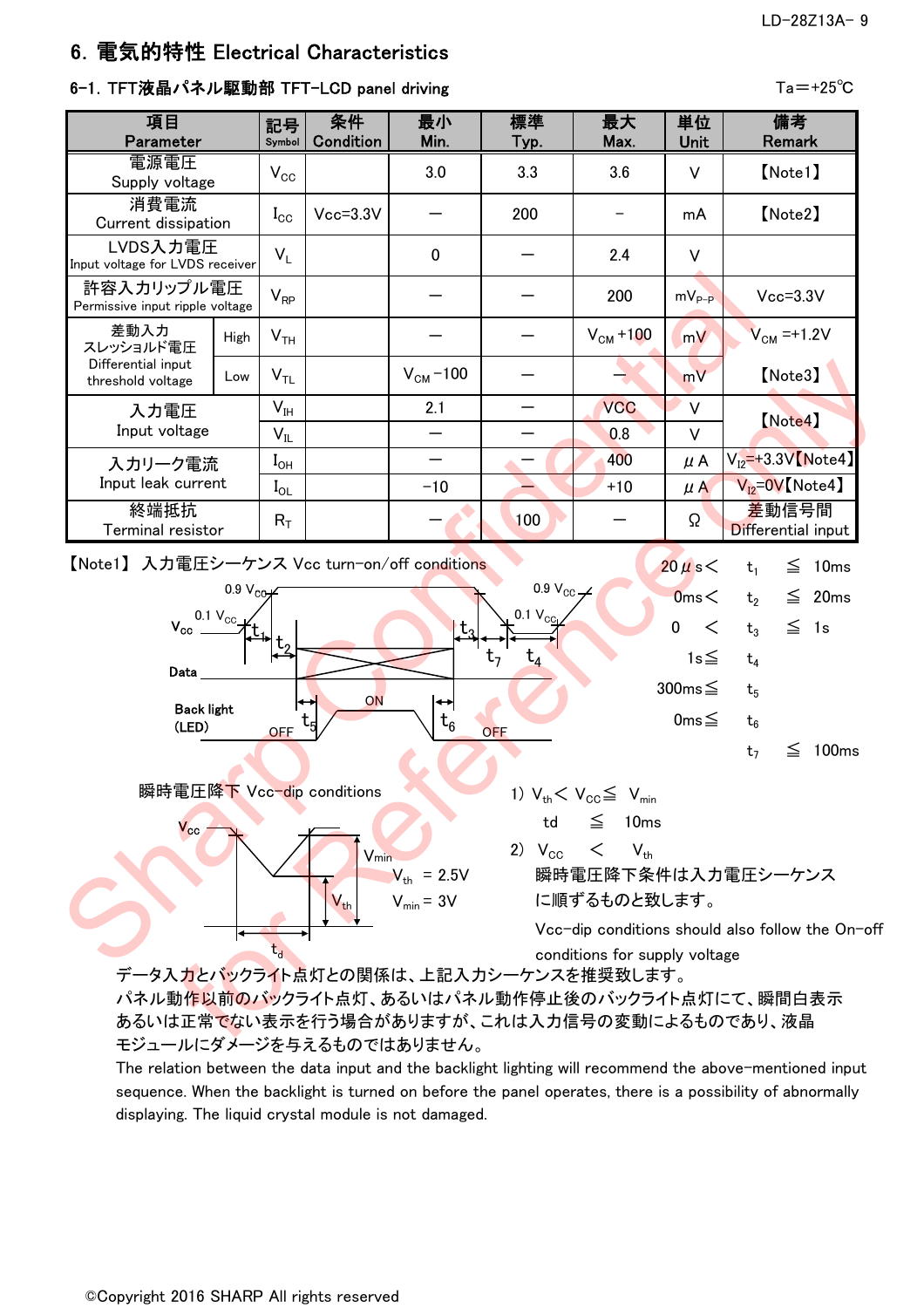### 【Note2】 消費電流 Current dissipation

標準値:白黒縦64階調表示時

Typical current situation : 64-gray-bar pattern (測定条件 Vcc=+3.3V、fck = 40MHz、Ta=25℃)

【Note3】 V<sub>CM</sub>: LVDSドライバのコモンモード電圧  $V_{CM}$  : LVDS common mode voltage Charles SCAN, MODE

【Note4】 SCAN, MODE For Reference only

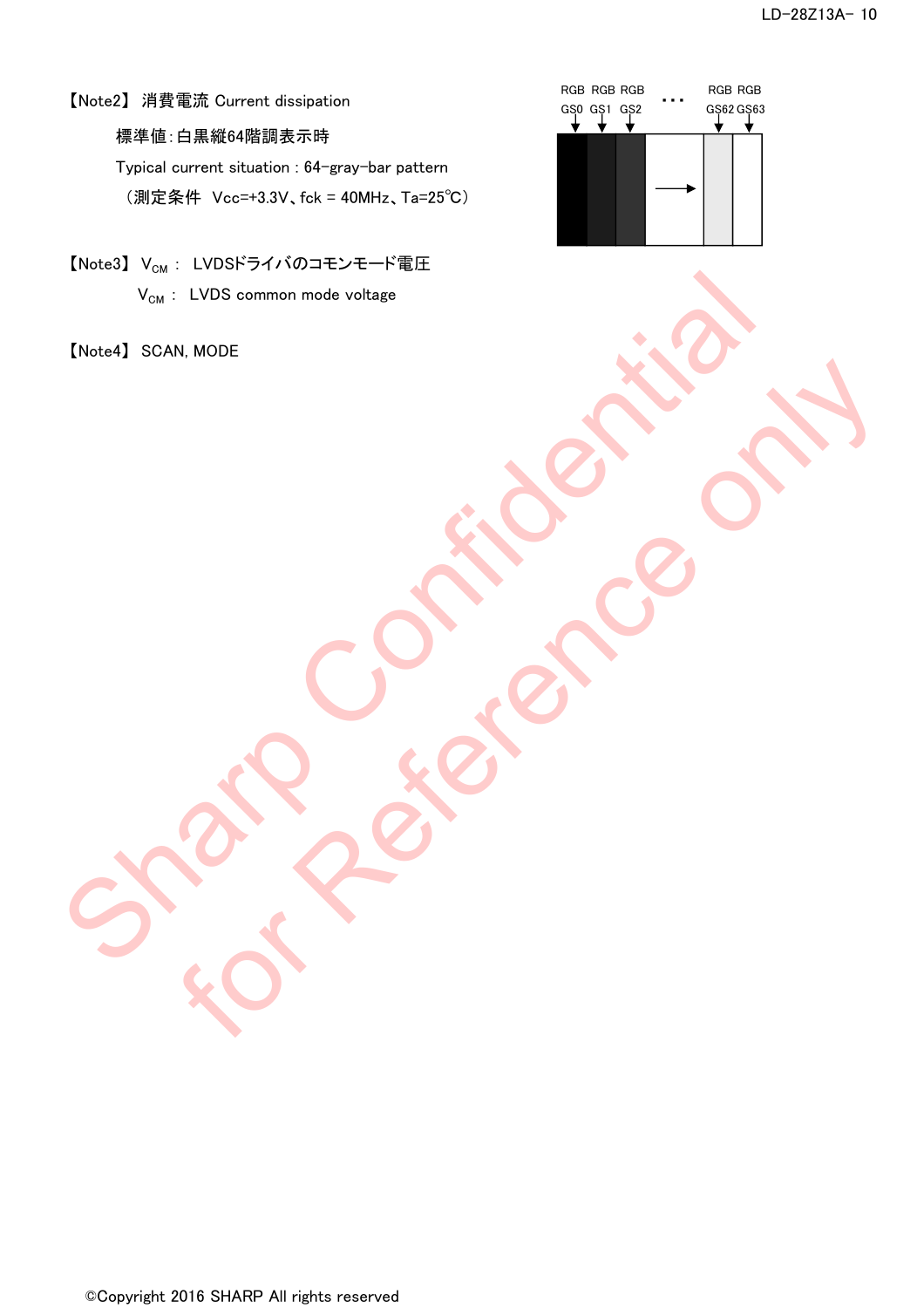### 6-2.LEDバックライト 駆動回路部 Backlight driving Section

|               |                                               |                       |            |                    |            |                   | $Ta = +25^{\circ}C$      |
|---------------|-----------------------------------------------|-----------------------|------------|--------------------|------------|-------------------|--------------------------|
|               | 項目<br>Parameter                               | 記号<br>Symbol          | 最小<br>Min. | 標準<br>Typ.         | 最大<br>Max. | 単位<br><b>Unit</b> | 備考<br>Remark             |
|               | 電源電圧<br>Supply voltage                        | <b>V<sub>DD</sub></b> | 11.2       | 12.0               | 12.6       | V                 | [Note1]                  |
|               | 消費電流<br>Current dissipation                   | $_{\text{IDD1}}$      |            | 440                | 460        | mA                | [Note2]                  |
|               | 許容入カリップル電圧<br>Permissive input ripple voltage | VRP_BL                |            |                    | 200        | $mVP-P$           | VDD=+12.0V               |
|               | 入力Hi電圧<br>High voltage                        | <b>VIH_BL_EN</b>      | 2.4        |                    | 5.5        | $\vee$            | [Note3, 4]               |
| <b>BL_EN</b>  | 入力Lo電圧<br>Low voltage                         | VIL_BL_EN             |            |                    | 0.2        | V                 | [Note3, 4]               |
| <b>BL_PWM</b> | 入力Hi電圧<br>High voltage                        | VIH_BL_PWM            | 2.1        |                    | 5.5        | V                 | Note <sub>5</sub>        |
|               | 入力Lo電圧<br>Low voltage                         | <b>VIL BL PWM</b>     |            |                    | 0.8        | V                 | [Note5]                  |
|               | 寿命<br>Life time                               |                       |            | 70,000<br>(MODELE) |            | h                 | reference)<br>[Note6, 8] |

【Note1】 入力電圧シーケンス On-off conditions for supply voltage 入力電圧シーケンス On-off conditions for supply



周波数が遅くなると、ちらつき等の表示品位の低下を招く場合があります。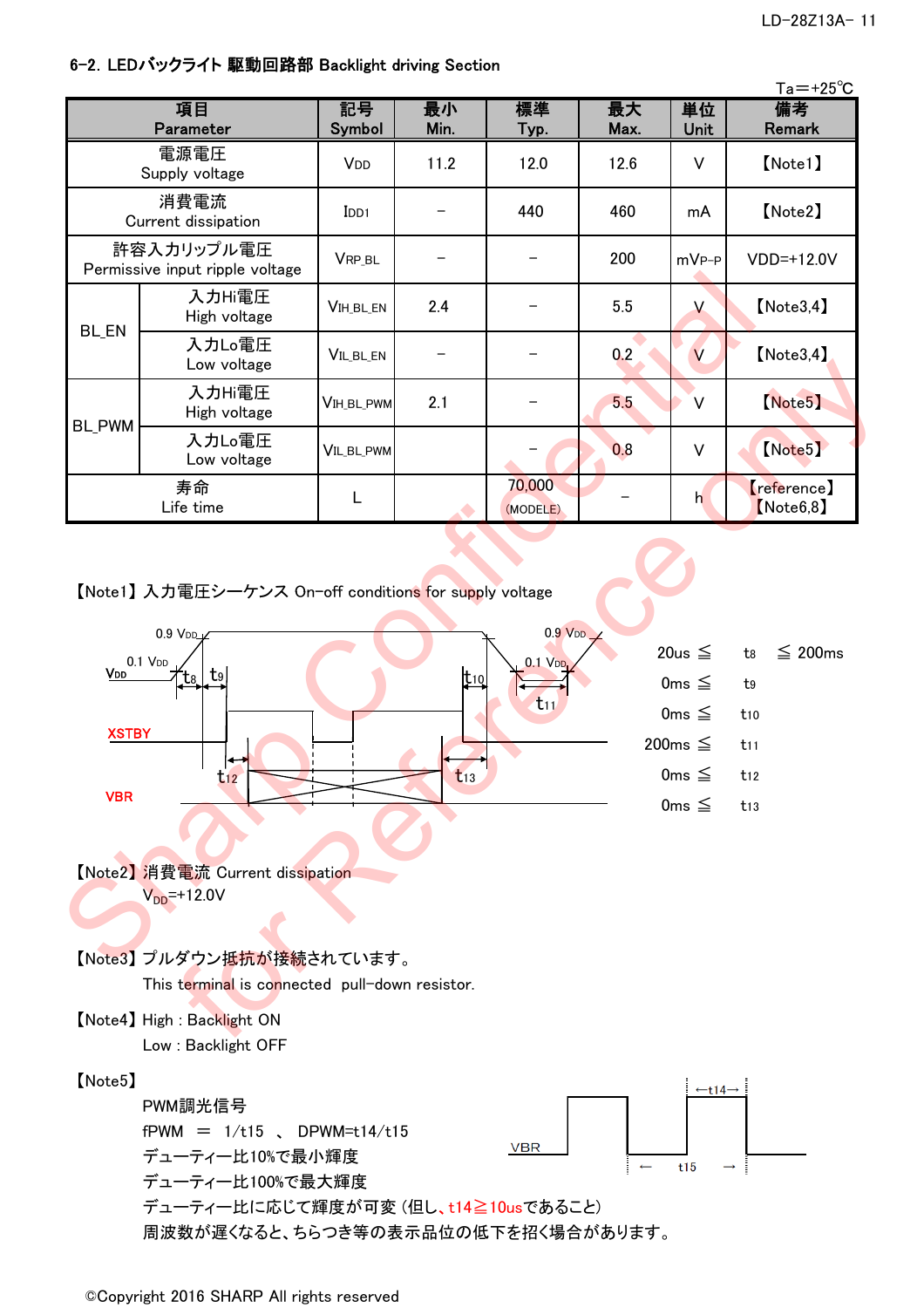- 【Note6】 Ta=25℃ 調光MAXにて連続点灯した際、輝度が初期値の 50%になった時 Luminance becomes 50% of an initial value. (Ta=25℃, PWM=100%)
- 【Note7】 Ta=40℃ 調光MAXにて連続点灯した際、輝度が初期値の 50%になった時 Luminance becomes 50% of an initial value. (Ta= $40^{\circ}$ C, PWM=100%)
- 【Note8】 本製品に使用しているLEDは温度に対して非常に敏感です。高温環境下で長時間あるいは繰り返し ご使用になられますと、急激に寿命が低下する可能性があります。 上記のような環境下でご使用になられる際には、弊社までご相談下さい。 The LED used in this LCD module is very sensitive to temperature change. If it operates for extremely long time under high temperature, it is possible rapidly to shorten the life time of LED. In case of such a condition, consult with us. The LED used in this LCD module is very sensitive to temperature change. If it operates for<br>The LED used in this LCD module is very sensitive to temperature change. If it operates for<br>Iong time under high temperature, it i

For Reference only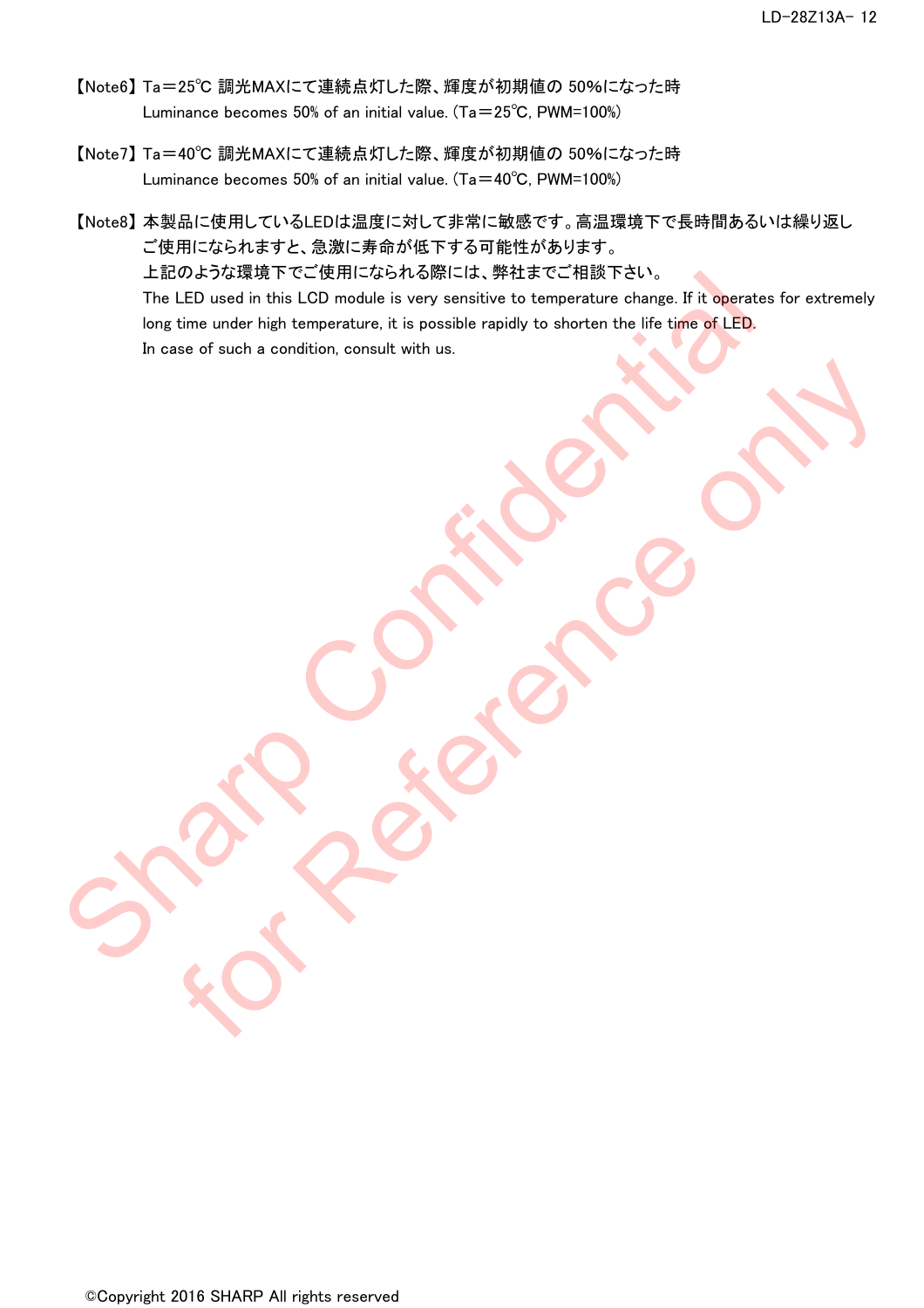### 7.入力信号のタイミング特性 Timing Characteristics of Input Signals

### 7-1.タイミング特性 Timing characteristics

|               | 項目<br>Parameter                     | 記号<br><b>Symbol</b> | 最小<br>Min. | 標準<br>Typ. | 最大<br>Max. | 単位<br><b>Unit</b> | 備考<br><b>Remark</b> |
|---------------|-------------------------------------|---------------------|------------|------------|------------|-------------------|---------------------|
| クロック<br>Clock | 周波数<br>Frequency                    | 1/Tc                | 35         | 40         | 42         | <b>MHz</b>        |                     |
|               | 水平周期                                | <b>TH</b>           | 832        | 1056       | 1395       | clock             |                     |
|               | Horizontal period                   |                     | 20.8       | 26.4       | 39.9       | $\mu$ s           |                     |
|               | 有効表示領域<br>Horizontal display period | <b>THd</b>          | 800        | 800        | 800        | clock             |                     |
| <b>ENAB</b>   | 垂直周期                                | TV                  | 628        | 666        | 798        | line              | [Note1]             |
|               | Vertical period                     |                     | 15.0       | 17.6       | 21         | ms                |                     |
|               | 有効表示領域<br>Vertical display period   | TVd                 | 600        | 600        | 600        | line              |                     |

【Note1】 ENAB信号のTV期間が長くなると、フリッカ等の表示品位の低下を招く可能性があります。 In case of using the long vertical period, the deterioration of display quality, flicker etc. may occur.

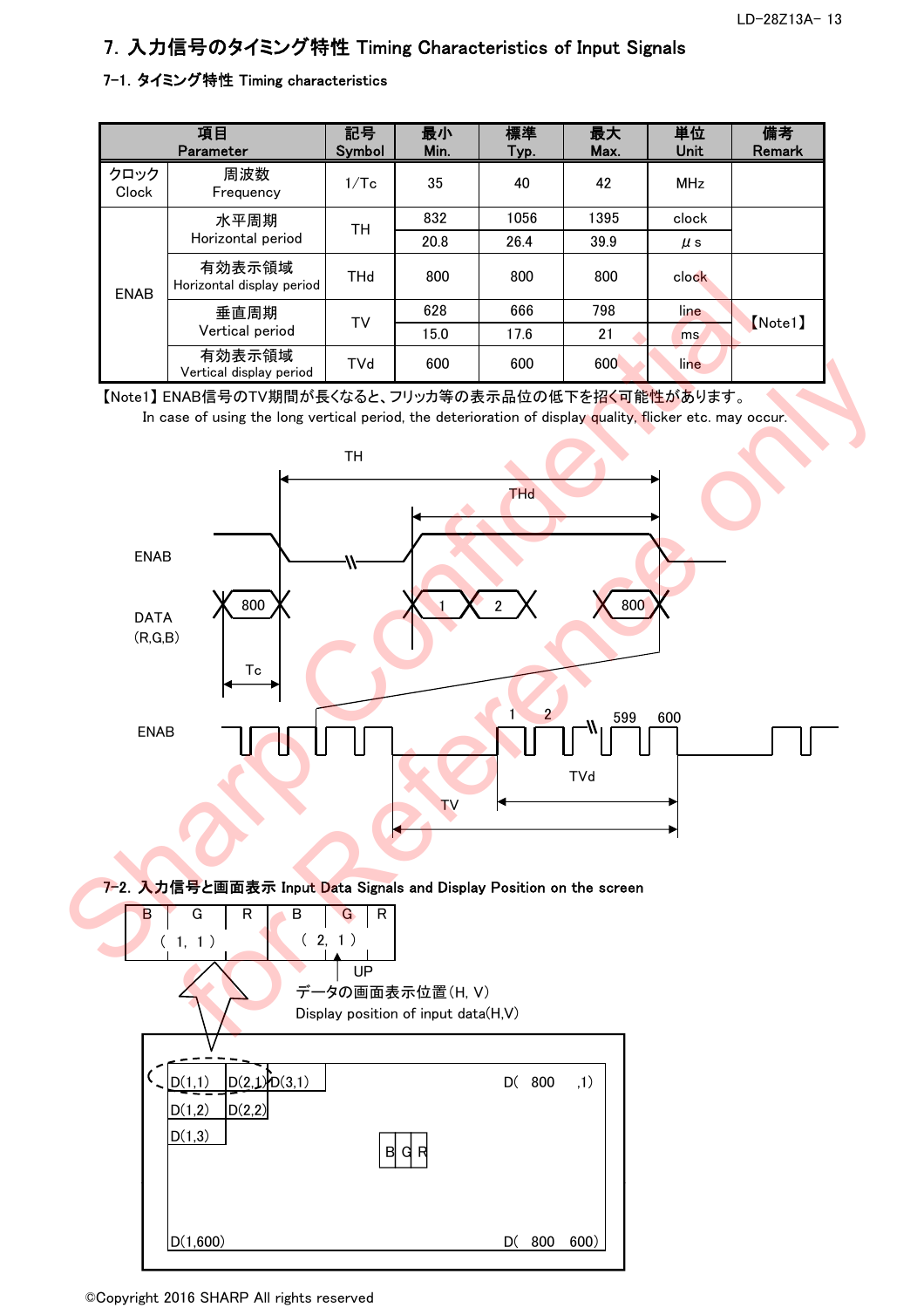#### LD-28Z13A- 14

### 8.入力信号と表示基本色および各色の輝度階調

### Input Signals, Basic Display Colors and Gray Scale of Each Color

#### 8-1.8 bit input

| Basic Color<br>基本色<br>Red<br>Gray Scale of<br>赤の階調 | Colors &<br>Grav scale<br><b>Black</b><br><b>Blue</b><br>Green<br>Cyan<br>Red<br>Magenta<br>Yellow<br>White<br>Black<br>↑<br>Darker<br><b>Brighter</b> | Gray<br>Scale<br>$\qquad \qquad -$<br>$\overline{\phantom{0}}$<br>$\qquad \qquad -$<br>$\overline{\phantom{m}}$<br>$\qquad \qquad -$<br>$\overline{\phantom{0}}$<br>—<br>$\overline{\phantom{0}}$<br>GS <sub>0</sub><br>GS1<br>GS <sub>2</sub><br>$\downarrow$ | RO R1<br>$\pmb{0}$<br>0<br>0<br>0<br>1<br>1<br>1<br>$\mathbf{1}$<br>0<br>1<br>0 | 0<br>0<br>0<br>0<br>1<br>1<br>1<br>1<br>0<br>0<br>1 | R <sub>2</sub><br>0<br>0<br>0<br>0<br>1<br>1<br>1<br>1<br>0<br>0 | R <sub>3</sub><br>0<br>$\pmb{0}$<br>$\pmb{0}$<br>$\pmb{0}$<br>1<br>1<br>1<br>1<br>0 | 0<br>0<br>0<br>0<br>$\mathbf{1}$<br>1<br>$\mathbf{1}$<br>$\mathbf{1}$ | R4 R5 R6 R7<br>0<br>0<br>0<br>0 | 0<br>0<br>0<br>0<br>1<br>1<br>1 | 0<br>0<br>0<br>0<br>$\mathbf{1}$<br>1 | G <sub>0</sub><br>0<br>0<br>1<br>1<br>0<br>0 | G <sub>1</sub><br>$\bf{0}$<br>$\bf{0}$<br>1<br>1<br>$\pmb{0}$ | G <sub>2</sub><br>$\mathbf 0$<br>0<br>1<br>1<br>0 | G3 G4 G5<br>0<br>0<br>1         | 0<br>0<br>1<br>1 | 0<br>0<br>1<br>1 | G6 G7<br>0<br>0<br>1<br>1 | 0<br>$\pmb{0}$<br>1<br>1 | B <sub>0</sub><br>$\mathbf 0$<br>$\mathbf{1}$<br>0<br>$\mathbf{1}$ | <b>B1 B2 B3</b><br>0<br>1<br>0 | 0<br>1<br>0<br>1 | 0<br>1<br>0<br>1 | B4 B5<br>0<br>1<br>0<br>1 | 0<br>1<br>0<br>1 | B <sub>6</sub><br>0<br>1<br>0<br>1 | B <sub>7</sub><br>0<br>$\mathbf 1$<br>0<br>$\mathbf{1}$ |
|----------------------------------------------------|--------------------------------------------------------------------------------------------------------------------------------------------------------|----------------------------------------------------------------------------------------------------------------------------------------------------------------------------------------------------------------------------------------------------------------|---------------------------------------------------------------------------------|-----------------------------------------------------|------------------------------------------------------------------|-------------------------------------------------------------------------------------|-----------------------------------------------------------------------|---------------------------------|---------------------------------|---------------------------------------|----------------------------------------------|---------------------------------------------------------------|---------------------------------------------------|---------------------------------|------------------|------------------|---------------------------|--------------------------|--------------------------------------------------------------------|--------------------------------|------------------|------------------|---------------------------|------------------|------------------------------------|---------------------------------------------------------|
|                                                    |                                                                                                                                                        |                                                                                                                                                                                                                                                                |                                                                                 |                                                     |                                                                  |                                                                                     |                                                                       |                                 |                                 |                                       |                                              |                                                               |                                                   |                                 |                  |                  |                           |                          |                                                                    |                                |                  |                  |                           |                  |                                    |                                                         |
|                                                    |                                                                                                                                                        |                                                                                                                                                                                                                                                                |                                                                                 |                                                     |                                                                  |                                                                                     |                                                                       |                                 |                                 |                                       |                                              |                                                               |                                                   |                                 |                  |                  |                           |                          |                                                                    |                                |                  |                  |                           |                  |                                    |                                                         |
|                                                    |                                                                                                                                                        |                                                                                                                                                                                                                                                                |                                                                                 |                                                     |                                                                  |                                                                                     |                                                                       |                                 |                                 |                                       |                                              |                                                               |                                                   |                                 |                  |                  |                           |                          |                                                                    |                                |                  |                  |                           |                  |                                    |                                                         |
|                                                    |                                                                                                                                                        |                                                                                                                                                                                                                                                                |                                                                                 |                                                     |                                                                  |                                                                                     |                                                                       |                                 |                                 |                                       |                                              |                                                               |                                                   |                                 |                  |                  |                           |                          |                                                                    |                                |                  |                  |                           |                  |                                    |                                                         |
|                                                    |                                                                                                                                                        |                                                                                                                                                                                                                                                                |                                                                                 |                                                     |                                                                  |                                                                                     |                                                                       |                                 |                                 |                                       |                                              |                                                               |                                                   |                                 |                  |                  |                           |                          |                                                                    |                                |                  |                  |                           |                  |                                    |                                                         |
|                                                    |                                                                                                                                                        |                                                                                                                                                                                                                                                                |                                                                                 |                                                     |                                                                  |                                                                                     |                                                                       |                                 |                                 |                                       |                                              |                                                               |                                                   | 0                               | 0                | 0                | 0                         | 0                        | 0                                                                  | 0                              | $\mathbf{0}$     | $\pmb{0}$        | 0                         | 0                | 0                                  | 0                                                       |
|                                                    |                                                                                                                                                        |                                                                                                                                                                                                                                                                |                                                                                 |                                                     |                                                                  |                                                                                     |                                                                       |                                 |                                 |                                       |                                              | 0                                                             | 0                                                 | 0                               | 0                | 0                | 0                         | 0                        | -1                                                                 |                                | 1                | 1                | 1                         | 1                | 1                                  | 1                                                       |
|                                                    |                                                                                                                                                        |                                                                                                                                                                                                                                                                |                                                                                 |                                                     |                                                                  |                                                                                     |                                                                       |                                 |                                 | $\mathbf{1}$                          | 1                                            | 1                                                             | $\mathbf{1}$                                      | 1                               | 1                | 1                | 1                         | $\mathbf{1}$             | 0                                                                  | $\bf{0}$                       | 0                | $\overline{0}$   | 0                         | 0                | 0                                  | 0                                                       |
|                                                    |                                                                                                                                                        |                                                                                                                                                                                                                                                                |                                                                                 |                                                     |                                                                  |                                                                                     |                                                                       |                                 | 1                               | 1                                     | 1                                            | 1                                                             | $\mathbf{1}$                                      |                                 | 1                | 1                | 1                         | $\mathbf{1}$             | $\mathbf{1}$                                                       |                                | $\mathbf{1}$     |                  | 1                         | $\mathbf{1}$     | 1                                  | $\overline{1}$                                          |
|                                                    |                                                                                                                                                        |                                                                                                                                                                                                                                                                |                                                                                 |                                                     |                                                                  |                                                                                     | 0                                                                     | 0                               | 0                               | 0                                     | 0                                            | 0                                                             | 0                                                 | 0                               | 0                | 0                | $\mathbf 0$               | $\bf{0}$                 | $\mathbf 0$                                                        | $\bf{0}$                       | 0                | 0                | 0                         | $\mathbf{0}$     | $\mathbf{0}$                       | 0                                                       |
|                                                    |                                                                                                                                                        |                                                                                                                                                                                                                                                                |                                                                                 |                                                     |                                                                  | 0                                                                                   | 0                                                                     | 0                               | 0                               | 0                                     | 0                                            | 0                                                             | 0                                                 | 0                               | 0                | $\mathbf{0}$     | $\bf{0}$                  | 0                        | $\theta$                                                           | 0                              | 0                | 0                | 0                         | $\bf{0}$         | $\overline{0}$                     | 0                                                       |
|                                                    |                                                                                                                                                        |                                                                                                                                                                                                                                                                |                                                                                 |                                                     | 0                                                                | 0                                                                                   | 0                                                                     | 0                               | 0                               | $\pmb{0}$                             | 0                                            | $\bf{0}$                                                      | 0                                                 | 0                               | $\overline{0}$   | $\overline{0}$   | $\boldsymbol{0}$          | $\bf{0}$                 | 0                                                                  | 0                              | 0                | 0                | $\mathbf{0}$              | 0                | $\mathbf{0}$                       | 0                                                       |
|                                                    |                                                                                                                                                        |                                                                                                                                                                                                                                                                |                                                                                 |                                                     |                                                                  |                                                                                     |                                                                       |                                 |                                 |                                       |                                              |                                                               |                                                   |                                 |                  |                  |                           |                          |                                                                    |                                |                  |                  |                           |                  |                                    |                                                         |
|                                                    |                                                                                                                                                        |                                                                                                                                                                                                                                                                |                                                                                 |                                                     |                                                                  |                                                                                     |                                                                       |                                 |                                 |                                       |                                              |                                                               |                                                   |                                 |                  |                  |                           |                          |                                                                    |                                |                  |                  | J                         |                  |                                    |                                                         |
|                                                    |                                                                                                                                                        | GS253                                                                                                                                                                                                                                                          | $\mathbf{1}$                                                                    | 0                                                   | 1                                                                | 1                                                                                   | $\mathbf{1}$                                                          | 1                               | 1                               | $\mathbf{1}$                          | $\bf{0}$                                     | $\overline{0}$                                                | $\mathbf{0}$                                      | $\mathbf{0}$                    | $\overline{0}$   | $\bf{0}$         | 0                         | $\pmb{0}$                | $\bf{0}$                                                           | $\bf{0}$                       | 0                | $\overline{0}$   | 0                         | 0                | 0                                  | 0                                                       |
|                                                    | $\downarrow$                                                                                                                                           | GS254                                                                                                                                                                                                                                                          | 0                                                                               | 1                                                   | 1                                                                | 1                                                                                   | $\mathbf{1}$                                                          | 1                               | 1                               | $\mathbf{1}$                          | $\boldsymbol{0}$                             | $\overline{0}$                                                | $\overline{0}$                                    | 0                               | 0                | 0                | 0                         | $\overline{0}$           | $\bf{0}$                                                           | $\bf{0}$                       | 0                | 0                | 0                         | 0                | 0                                  | 0                                                       |
|                                                    | Red                                                                                                                                                    | GS255                                                                                                                                                                                                                                                          | 1                                                                               | 1                                                   | 1                                                                | 1                                                                                   | $\mathbf{1}$                                                          | 1                               | 1                               | 1                                     | $\overline{0}$                               | $\boldsymbol{0}$                                              | 0                                                 | 0                               | 0                | $\pmb{0}$        | $\mathbf{0}$              | $\overline{0}$           | $\overline{0}$                                                     | $\mathbf 0$                    | 0                | 0                | 0                         | 0                | 0                                  | 0                                                       |
|                                                    | Black                                                                                                                                                  | GS0                                                                                                                                                                                                                                                            | 0                                                                               | 0                                                   | 0                                                                | 0                                                                                   | 0                                                                     | $\bf{0}$                        | $\mathbf{0}$                    | $\overline{0}$                        | 0                                            | 0                                                             | 0                                                 | 0                               | 0                | $\bf{0}$         | $\boldsymbol{0}$          | 0                        | $\bf{0}$                                                           | 0                              | 0                | 0                | 0                         | 0                | 0                                  | 0                                                       |
|                                                    | ↑                                                                                                                                                      | GS1                                                                                                                                                                                                                                                            | 0                                                                               | 0                                                   | 0                                                                | $\boldsymbol{0}$                                                                    | 0                                                                     | 0                               | 0                               | $\mathbf{0}$                          | 1                                            | 0                                                             | 0                                                 | 0                               | 0                | $\boldsymbol{0}$ | $\bf{0}$                  | 0                        | 0                                                                  | 0                              | 0                | 0                | 0                         | 0                | 0                                  | 0                                                       |
|                                                    | Darker                                                                                                                                                 | GS <sub>2</sub>                                                                                                                                                                                                                                                | 0                                                                               | 0                                                   | $\bf{0}$                                                         | 0                                                                                   | 0                                                                     | 0                               | $\mathbf{0}$                    | 0                                     | 0                                            | 1                                                             | 0                                                 | 0                               | 0                | $\bf{0}$         | 0                         | 0                        | 0                                                                  | 0                              | 0                | 0                | 0                         | $\Omega$         | 0                                  | 0                                                       |
| Scale of Green<br>緑の階調                             | ſ                                                                                                                                                      | $\downarrow$                                                                                                                                                                                                                                                   |                                                                                 |                                                     |                                                                  | $\downarrow$                                                                        |                                                                       |                                 |                                 |                                       |                                              |                                                               |                                                   |                                 |                  |                  |                           |                          |                                                                    |                                |                  |                  |                           |                  |                                    |                                                         |
|                                                    |                                                                                                                                                        |                                                                                                                                                                                                                                                                |                                                                                 |                                                     |                                                                  |                                                                                     |                                                                       |                                 |                                 |                                       |                                              |                                                               |                                                   |                                 |                  |                  |                           |                          |                                                                    |                                |                  |                  |                           |                  |                                    |                                                         |
| Gray                                               | <b>Brighter</b>                                                                                                                                        | GS253                                                                                                                                                                                                                                                          | $\overline{0}$                                                                  | $\overline{0}$                                      | 0                                                                | 0                                                                                   | 0                                                                     | 0                               | $\bf{0}$                        | $\mathbf{0}$                          | 1.                                           | $\bf{0}$                                                      | 1.                                                | 1                               | 1                | 1                | 1                         | 1                        | 0                                                                  | 0                              | 0                | 0                | 0                         | 0                | 0                                  | 0                                                       |
|                                                    | $\downarrow$                                                                                                                                           | GS254                                                                                                                                                                                                                                                          | $\overline{0}$                                                                  | $\bf{0}$                                            | 0                                                                | $\pmb{0}$                                                                           | 0                                                                     | 0                               | 0                               | $\boldsymbol{0}$                      | $\bf{0}$                                     | 1                                                             | $\mathbf{1}$                                      |                                 | 1                | 1                | 1                         | 1                        | 0                                                                  | 0                              | 0                | 0                | 0                         | 0                | 0                                  | 0                                                       |
|                                                    | Green                                                                                                                                                  | <b>GS255</b>                                                                                                                                                                                                                                                   | $\pmb{0}$                                                                       | $\overline{\mathbf{0}}$                             | ${\bf 0}$                                                        | $\pmb{0}$                                                                           | $\pmb{0}$                                                             | $\mathbf{0}$                    | $\mathbf{0}$                    | $\overline{\mathbf{0}}$               | $\mathbf{1}$                                 | $\mathbf{1}$                                                  | $\mathbf{1}$                                      | $\mathbf{1}$                    | 1                | $\mathbf{1}$     | $\mathbf{1}$              | $\mathbf{1}$             | $\pmb{0}$                                                          | $\pmb{0}$                      | $\pmb{0}$        | $\pmb{0}$        | $\pmb{0}$                 | $\pmb{0}$        | $\pmb{0}$                          | 0                                                       |
|                                                    | <b>Black</b>                                                                                                                                           | GS <sub>0</sub>                                                                                                                                                                                                                                                | $\overline{0}$                                                                  | $\mathbf 0$                                         | $\mathbf{0}$                                                     | $\mathbf{0}$                                                                        | $\mathbf{0}$                                                          | $\overline{0}$                  | $\boxed{0}$                     | $\overline{0}$                        | $\pmb{0}$                                    | $\mathbf 0$                                                   | $\mathbf 0$                                       | $\mathbf 0$                     | $\mathbf 0$      | $\mathbf 0$      | $\mathbf 0$               | $\mathbf 0$              | $\mathbf 0$                                                        | 0                              | $\Omega$         | 0                | 0                         | $\mathbf 0$      | 0                                  | 0                                                       |
| Blue                                               |                                                                                                                                                        | GS1                                                                                                                                                                                                                                                            | $\mathbf{0}$                                                                    | $\mathbf{0}$                                        | $\overline{0}$                                                   | $\mathbf{0}$                                                                        | $\overline{0}$                                                        | $\overline{0}$                  | $\overline{0}$                  | 0                                     | $\mathbf 0$                                  | $\mathbf 0$                                                   | $\mathbf 0$                                       | $\mathbf 0$                     | $\mathbf{0}$     | $\mathbf 0$      | $\mathbf 0$               | $\pmb{0}$                | $\overline{1}$                                                     | $\pmb{0}$                      | $\mathbf{0}$     | $\bf{0}$         | $\mathbf 0$               | $\mathbf 0$      | $\mathbf 0$                        | $\mathbf{0}$                                            |
|                                                    | <b>Darker</b>                                                                                                                                          | GS <sub>2</sub>                                                                                                                                                                                                                                                | $\mathbf{0}$                                                                    | $\mathbf 0$                                         | $\overline{0}$                                                   | $\bullet$                                                                           | $\pmb{0}$                                                             | $\overline{0}$                  | $\mathbf 0$                     | $\mathbf 0$                           | $\mathbf 0$                                  | $\mathbf 0$                                                   | $\mathbf 0$                                       | $\mathbf 0$                     | $\mathbf 0$      | $\mathbf{0}$     | $\mathbf 0$               | $\pmb{0}$                | $\mathbf 0$                                                        | $\mathbf{1}$                   | $\mathbf 0$      | $\mathbf 0$      | $\mathbf 0$               | $\pmb{0}$        | $\mathbf 0$                        | $\mathbf 0$                                             |
| 青の階調<br>Scale of I<br>Scale                        |                                                                                                                                                        | $\downarrow$                                                                                                                                                                                                                                                   |                                                                                 |                                                     |                                                                  |                                                                                     |                                                                       |                                 |                                 |                                       |                                              |                                                               |                                                   |                                 |                  |                  |                           |                          |                                                                    |                                |                  |                  |                           |                  |                                    |                                                         |
|                                                    |                                                                                                                                                        | $\downarrow$                                                                                                                                                                                                                                                   |                                                                                 |                                                     |                                                                  |                                                                                     |                                                                       |                                 |                                 |                                       |                                              |                                                               |                                                   |                                 |                  |                  |                           |                          |                                                                    |                                |                  |                  |                           |                  |                                    |                                                         |
| Gray                                               | <b>Brighter</b>                                                                                                                                        | GS253                                                                                                                                                                                                                                                          | $\overline{0}$                                                                  | $\overline{0}$                                      | $\bf{0}$                                                         | 0                                                                                   | $\pmb{0}$                                                             | 0                               | $\mathbf 0$                     | 0                                     | 0                                            | $\mathbf 0$                                                   | $\bf{0}$                                          | 0                               | 0                | 0                | 0                         | 0                        |                                                                    | $\mathbf 0$                    | 1                | 1                | 1                         | $\mathbf{1}$     |                                    |                                                         |
|                                                    |                                                                                                                                                        | GS254 0                                                                                                                                                                                                                                                        |                                                                                 | $\mathbf 0$                                         | $\mathbf 0$                                                      | $\mathbf 0$                                                                         | $\mathbf 0$                                                           | 0                               | 0                               | 0                                     | $\mathbf 0$                                  | $\mathbf{0}$                                                  | $\mathbf 0$                                       | 0                               | $\mathbf{0}$     | $\mathbf 0$      | $\pmb{0}$                 | $\mathbf{0}$             | $\mathbf 0$                                                        |                                |                  |                  |                           | 1                | 1                                  | 1                                                       |
|                                                    | Blue                                                                                                                                                   | $GS255$ 0                                                                                                                                                                                                                                                      |                                                                                 | 0                                                   | $\mathbf 0$                                                      | $\mathbf{0}$                                                                        | $\mathbf 0$                                                           | 0                               | 0                               | 0                                     | 0                                            | $\mathbf{0}$                                                  | $\mathbf 0$                                       | 0                               | 0                | $\mathbf 0$      | 0                         | 0                        |                                                                    |                                |                  |                  |                           | 1                | 1                                  |                                                         |
| 合計24ビットのデータの組合せにより約1677万色の表示が可能です。                 | 0 :Lowレベル電圧 Low level voltage                                                                                                                          |                                                                                                                                                                                                                                                                |                                                                                 |                                                     |                                                                  |                                                                                     |                                                                       |                                 |                                 |                                       |                                              |                                                               |                                                   | 1: Highレベル電圧 High level voltage |                  |                  |                           |                          |                                                                    |                                |                  |                  |                           |                  |                                    |                                                         |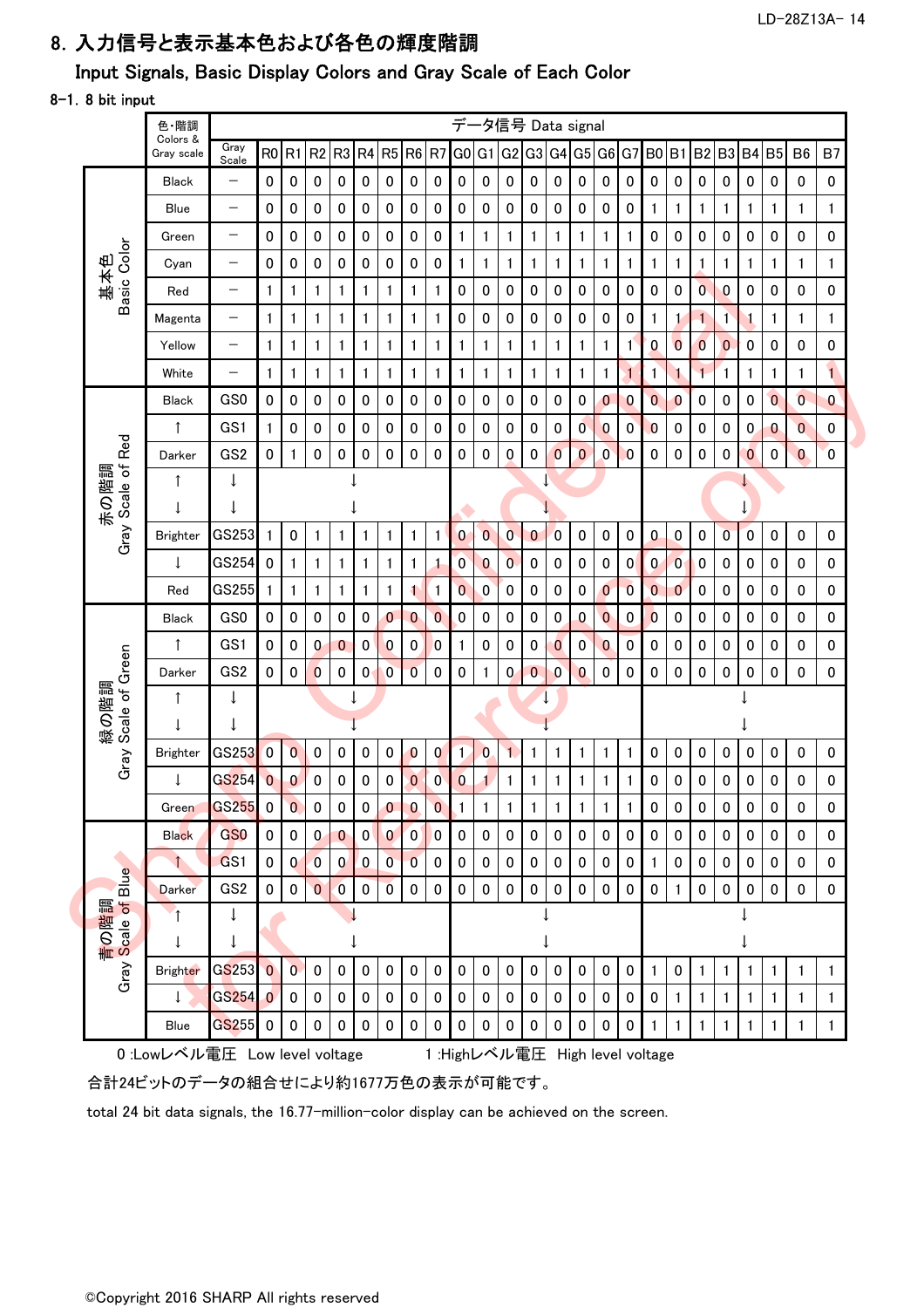|                         | Colors &        |                          |                |                |                |                  |              |                         |                                                   |                         | Data signal             |                |                  |                |                |                |                         |                         |                |                |  |
|-------------------------|-----------------|--------------------------|----------------|----------------|----------------|------------------|--------------|-------------------------|---------------------------------------------------|-------------------------|-------------------------|----------------|------------------|----------------|----------------|----------------|-------------------------|-------------------------|----------------|----------------|--|
|                         | Gray scale      | GrayScale RO R1          |                |                |                |                  |              |                         |                                                   |                         | R2 R3 R4 R5 G0 G1 G2 G3 |                |                  |                |                |                | G4 G5 B0 B1 B2 B3 B4 B5 |                         |                |                |  |
|                         | <b>Black</b>    | $\qquad \qquad -$        | 0              | $\pmb{0}$      | 0              | $\pmb{0}$        | $\pmb{0}$    | 0                       | 0                                                 | $\pmb{0}$               | $\bf{0}$                | $\pmb{0}$      | $\pmb{0}$        | 0              | $\mathbf 0$    | $\pmb{0}$      | $\pmb{0}$               | $\pmb{0}$               | $\pmb{0}$      | 0              |  |
|                         | Blue            | $\overline{\phantom{m}}$ | 0              | $\pmb{0}$      | $\pmb{0}$      | $\pmb{0}$        | $\pmb{0}$    | 0                       | 0                                                 | $\pmb{0}$               | $\pmb{0}$               | $\pmb{0}$      | $\pmb{0}$        | 0              | 1              | 1              | 1                       | 1                       | $\mathbf{1}$   |                |  |
| Basic Color<br>基本色      | Green           | $\overline{\phantom{m}}$ | 0              | $\pmb{0}$      | 0              | $\pmb{0}$        | 0            | 0                       | 1                                                 | 1                       | 1                       | $\mathbf{1}$   | $\mathbf{1}$     |                | 0              | 0              | 0                       | $\pmb{0}$               | 0              | 0              |  |
|                         | Cyan            | $\overline{\phantom{m}}$ | 0              | $\pmb{0}$      | 0              | 0                | 0            | 0                       | 1                                                 | $\mathbf{1}$            | 1                       | 1              | $\mathbf{1}$     |                | 1              | 1              | 1                       | 1                       | $\mathbf{1}$   |                |  |
|                         | Red             | $\qquad \qquad -$        | 1              | 1              | 1              | 1                | $\mathbf{1}$ | 1                       | 0                                                 | $\pmb{0}$               | 0                       | $\pmb{0}$      | 0                | 0              | 0              | 0              | 0                       | 0                       | 0              | 0              |  |
|                         | Magenta         | -                        | $\mathbf{1}$   | 1              | 1              | 1                | $\mathbf{1}$ | 1                       | 0                                                 | $\pmb{0}$               | 0                       | $\pmb{0}$      | 0                | 0              | 1              | 1              | 1                       | 1                       | $\mathbf{1}$   |                |  |
|                         | Yellow          | $\qquad \qquad -$        | $\mathbf{1}$   | 1              | 1              | 1                | $\mathbf{1}$ | 1                       | 1                                                 | $\mathbf{1}$            | 1                       | 1              | $\mathbf{1}$     | 1              | $\pmb{0}$      | $\pmb{0}$      | 0                       | $\boldsymbol{0}$        | $\bf{0}$       | $\overline{0}$ |  |
|                         | White           |                          | 1              | 1              | 1              | 1                | $\mathbf{1}$ | 1                       | 1                                                 | $\mathbf{1}$            | 1                       | 1              | $\mathbf{1}$     | 1              | 1              | 1              | 1                       | $\mathbf{1}$            | $\mathbf{1}$   |                |  |
|                         | <b>Black</b>    | GS0                      | $\mathbf 0$    | $\pmb{0}$      | 0              | $\pmb{0}$        | 0            | 0                       | $\pmb{0}$                                         | $\pmb{0}$               | $\pmb{0}$               | $\pmb{0}$      | $\pmb{0}$        | 0              | $\bf{0}$       | $\pmb{0}$      | $\bf{0}$                | $\overline{0}$          | $\overline{0}$ | $\bf{0}$       |  |
|                         | $\uparrow$      | GS1                      | $\mathbf{1}$   | $\pmb{0}$      | 0              | $\pmb{0}$        | $\pmb{0}$    | 0                       | $\pmb{0}$                                         | $\pmb{0}$               | $\pmb{0}$               | $\pmb{0}$      | $\pmb{0}$        | 0              | $\pmb{0}$      | $\mathbf{0}$   | $\mathbf{0}$            | $\pmb{0}$               | $\bf{0}$       | 0              |  |
| Gray Scale of Red       | Darker          | GS <sub>2</sub>          | $\pmb{0}$      | $\mathbf{1}$   | 0              | $\pmb{0}$        | 0            | 0                       | 0                                                 | $\pmb{0}$               | $\pmb{0}$               | $\pmb{0}$      | $\bf{0}$         | 0              | $\overline{0}$ | $\overline{0}$ | $\pmb{0}$               | $\overline{0}$          | $\pmb{0}$      | 0              |  |
| 霝                       | $\uparrow$      | ↓                        |                |                |                |                  |              |                         |                                                   |                         |                         |                |                  |                |                |                |                         |                         |                |                |  |
| 赤の階                     | T               |                          |                |                |                |                  |              |                         |                                                   |                         |                         |                |                  |                |                |                |                         |                         |                |                |  |
|                         | <b>Brighter</b> | GS61                     | $\mathbf{1}$   | $\pmb{0}$      | 1              | 1                | $\mathbf{1}$ | 1                       | $\pmb{0}$                                         | $\pmb{0}$               | $\overline{0}$          | $\overline{0}$ | $\overline{0}$   | $\overline{0}$ | $\overline{0}$ | $\pmb{0}$      | 0                       | $\pmb{0}$               | $\bf{0}$       | $\mathbf 0$    |  |
|                         | $\downarrow$    | GS62                     | $\pmb{0}$      | $\mathbf{1}$   | 1              | $\mathbf{1}$     | $\mathbf{1}$ | 1                       | $\pmb{0}$                                         | $\pmb{0}$               | $\pmb{0}$               | $\bf{0}$       | $\mathbf{0}$     | 0              | $\mathbf 0$    | $\bf{0}$       | $\pmb{0}$               | $\mathbf 0$             | $\bf{0}$       | $\mathbf{0}$   |  |
|                         | Red             | GS63                     | 1              | $\mathbf{1}$   | 1              | $\mathbf{1}$     | $\mathbf{1}$ | 1                       | $\overline{\mathbf{0}}$                           | $\pmb{0}$               | $\overline{0}$          | $\pmb{0}$      | $\pmb{0}$        | 0              | $\pmb{0}$      | $\pmb{0}$      | $\overline{0}$          | $\overline{\mathbf{0}}$ | $\overline{0}$ | $\mathbf{0}$   |  |
|                         | <b>Black</b>    | GS0                      | 0              | $\pmb{0}$      | $\pmb{0}$      | $\pmb{0}$        | $\pmb{0}$    | $\bf{0}$                | $\overline{0}$                                    | $\overline{\mathbf{0}}$ | $\mathbf{0}$            | $\pmb{0}$      | $\pmb{0}$        | 0              | $\mathbf{0}$   | $\mathbf{0}$   | $\bf{0}$                | $\bf{0}$                | $\bf{0}$       | 0              |  |
|                         | $\uparrow$      | GS1                      | 0              | $\pmb{0}$      | $\bf{0}$       | $\pmb{0}$        | $\pmb{0}$    | $\boldsymbol{0}$        | 1                                                 | $\overline{0}$          | 0                       | $\pmb{0}$      | $\pmb{0}$        | 0              | $\bf{0}$       | $\pmb{0}$      | $\bf{0}$                | $\pmb{0}$               | $\pmb{0}$      | 0              |  |
| 緑の階調<br>Scale of Green  | Darker          | GS <sub>2</sub>          | 0              | $\pmb{0}$      | $\bf{0}$       | $\pmb{0}$        | $\pmb{0}$    | 0                       | 0                                                 |                         | $\pmb{0}$               | $\pmb{0}$      | $\boldsymbol{0}$ | $\mathbf{0}$   | $\bf{0}$       | $\mathbf{0}$   | $\pmb{0}$               | $\pmb{0}$               | $\pmb{0}$      | 0              |  |
|                         | 1               | $\downarrow$             |                |                |                |                  |              |                         |                                                   |                         |                         |                |                  |                |                |                |                         |                         |                |                |  |
|                         |                 | T                        |                |                |                |                  |              |                         |                                                   |                         |                         |                |                  |                |                |                |                         |                         |                |                |  |
| Gray                    | <b>Brighter</b> | GS61                     | $\overline{0}$ | $\mathbf{0}$   | 0              | $\pmb{0}$        | $\pmb{0}$    | 0                       | 1                                                 | $\mathbf{0}$            | 1                       | $\mathbf{1}$   | $\mathbf{1}$     | $\mathbf{1}$   | 0              | $\pmb{0}$      | 0                       | $\bf{0}$                | $\pmb{0}$      | 0              |  |
|                         | ↓               | GS62                     | $\overline{0}$ | $\mathbf{0}$   | 0              | $\pmb{0}$        | 0            | 0                       | $\mathbf{0}$                                      | $\mathbf{1}$            | 1                       | 1              | $\mathbf{1}$     |                | 0              | $\pmb{0}$      | 0                       | 0                       | 0              | 0              |  |
|                         | Green           | <b>GS63</b>              | $\mathbf{0}$   | $\overline{0}$ | $\pmb{0}$      | $\pmb{0}$        | $\pmb{0}$    | $\overline{\mathbf{0}}$ | $\begin{array}{c} \bullet \\ \bullet \end{array}$ |                         | 11                      | 1              | 1                | 1              | $\pmb{0}$      | $\pmb{0}$      | $\pmb{0}$               | $\pmb{0}$               | 0              | 0              |  |
| Blue                    | <b>Black</b>    | G <sub>SO</sub>          | $\mathbf{0}$   | $\bf{0}$       | $\mathbf{0}$   | $\overline{0}$   | $\mathbf{0}$ | $\overline{0}$          | $\mathbf{0}$                                      | $\overline{0}$          | $\pmb{0}$               | $\pmb{0}$      | $\mathbf 0$      | 0              | $\mathbf 0$    | $\mathbf 0$    | $\pmb{0}$               | $\pmb{0}$               | 0              | 0              |  |
|                         |                 | GS1                      | $\mathbf{0}$   | $\mathbf{0}$   | $\overline{0}$ | $\boldsymbol{0}$ | $\mathbf{0}$ | $\mathbf 0$             | $\mathbf{0}$                                      | $\mathbf 0$             | $\pmb{0}$               | $\pmb{0}$      | $\pmb{0}$        | 0              | 1              | $\pmb{0}$      | $\pmb{0}$               | $\mathbf 0$             | $\mathbf 0$    | 0              |  |
|                         | Darker          | GS <sub>2</sub>          | $\mathbf{0}$   | $\pmb{0}$      | $\overline{0}$ | $\overline{0}$   | $\pmb{0}$    | 0                       | $\mathbf 0$                                       | $\pmb{0}$               | $\pmb{0}$               | $\pmb{0}$      | $\pmb{0}$        | $\pmb{0}$      | $\mathbf 0$    | $\mathbf{1}$   | $\pmb{0}$               | $\pmb{0}$               | $\pmb{0}$      | $\mathbf 0$    |  |
|                         |                 | $\downarrow$             |                |                |                |                  |              |                         |                                                   |                         |                         |                |                  |                |                |                |                         |                         |                |                |  |
|                         |                 |                          |                |                |                |                  |              |                         |                                                   |                         |                         |                |                  |                |                |                |                         |                         |                |                |  |
| 青の階調<br>Gray Scale of E | <b>Brighter</b> | GS61                     | $\overline{0}$ | $\overline{0}$ | $\pmb{0}$      | $\pmb{0}$        | $\pmb{0}$    | $\pmb{0}$               | $\mathbf{0}$                                      | $\pmb{0}$               | $\pmb{0}$               | $\pmb{0}$      | $\pmb{0}$        | $\mathbf 0$    | $\mathbf{1}$   | $\pmb{0}$      | 1                       | $\mathbf{1}$            | $\mathbf{1}$   |                |  |
|                         |                 |                          |                |                | $\bf{0}$       | $\pmb{0}$        | $\pmb{0}$    | 0                       | $\mathbf 0$                                       | $\mathbf 0$             | $\mathbf 0$             | 0              | $\pmb{0}$        | $\mathbf 0$    | $\mathbf 0$    | $\mathbf{1}$   | $\mathbf{1}$            | $\mathbf{1}$            | $\mathbf{1}$   |                |  |
|                         |                 | GS62                     | $\overline{0}$ | $\pmb{0}$      |                |                  |              |                         |                                                   |                         |                         |                |                  |                |                |                |                         |                         |                |                |  |

合計18ビットのデータの組合せにより約26万色の表示が可能です。

total 18 bit data signals, the 26-million-color display can be achieved on the screen.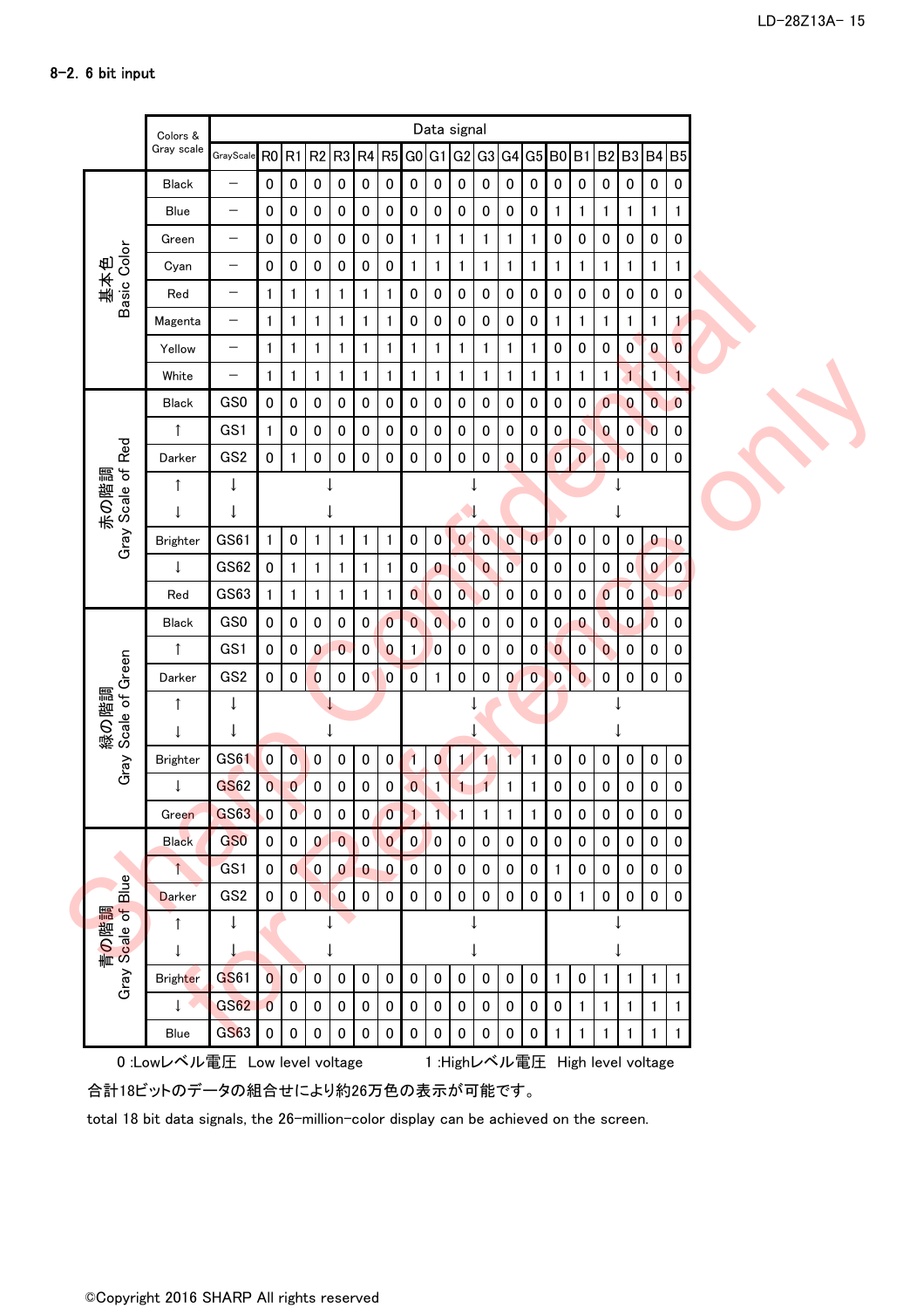### 9.光学的特性 Optical specification

|                       |                                                                                                                                                                                                                                                   |                        |                            |            |            |                                    |                 | Ta=+25°C, Vcc=+3.3V                                                                                          |
|-----------------------|---------------------------------------------------------------------------------------------------------------------------------------------------------------------------------------------------------------------------------------------------|------------------------|----------------------------|------------|------------|------------------------------------|-----------------|--------------------------------------------------------------------------------------------------------------|
|                       | 項目<br>Parameter                                                                                                                                                                                                                                   | 記号<br>Symbol           | 条件<br>Condition            | 最小<br>Min. | 標準<br>Typ. | 最大<br>Max.                         | 単位<br>Unit      | 備考<br>Remark                                                                                                 |
| 視角範囲<br>Viewing       | 水平<br>Horizontal                                                                                                                                                                                                                                  | $\theta$ 3, $\theta$ 9 | CR>10                      | 60         | 80         |                                    | Deg.            | [Note 1, 2, 4]                                                                                               |
| angle                 | 垂直                                                                                                                                                                                                                                                | $\theta$ 6             |                            | 60         | 80         | $\qquad \qquad -$                  | Deg.            |                                                                                                              |
| range                 | Vertical                                                                                                                                                                                                                                          | $\theta$ 12            |                            | 35         | 60         |                                    | Deg.            |                                                                                                              |
|                       | コントラスト比<br>Contrast ratio                                                                                                                                                                                                                         | <b>CR</b>              | 最適視角<br>optimized<br>angle | 300        | 600        |                                    |                 | [Note2, 4]                                                                                                   |
|                       | 応答速度(白黒)<br>Response Time(White Black)                                                                                                                                                                                                            | $\tau$ r + $\tau$ d    |                            |            | 35         |                                    | ms              | [Note3, 4]                                                                                                   |
|                       | 表示面白色色度                                                                                                                                                                                                                                           | Wx                     |                            | 0.255      | 0.305      | 0.355                              |                 | [Note4]                                                                                                      |
|                       | Chromaticity of White                                                                                                                                                                                                                             | Wy                     | $\theta = 0^{\circ}$       | 0.275      | 0.325      | 0.375                              |                 |                                                                                                              |
|                       | 白色表面輝度<br>Luminance of white                                                                                                                                                                                                                      | $Y_{L1}$               |                            | 350        | 450        |                                    | $\text{cd/m}^2$ | [Note4]                                                                                                      |
|                       | 輝度分布<br>White Uniformity                                                                                                                                                                                                                          |                        |                            |            |            | 1.33                               |                 | [Note5]                                                                                                      |
| shown in Fig.2 below. | ※バックライト点灯後30分後に、PWMのデューティー比100%にて測定をします。<br>The measurement shall be executed 30 minutes after lighting at rating.<br>The optical characteristics shall be measured in a dark room or equivalent state with the method<br>受光器 Sensor(EZ-CONTRAST) |                        |                            |            |            | 受光器 Sensor<br>: 輝度 Luminance(SR-3) |                 | また光学的特性測定は、下記の図2の測定方法を用いて暗室あるいはこれと同等な状態にて行います。<br>: 応答速度 Response time(BM-5A/BM-i<br>: コントラスト Contrast(SR-3) |
|                       | 400mm<br>: 色度 Chromaticity(SR-3)<br>Field=1°<br><mark>画面中央 Panel center(θ =0°</mark> )<br><b>画面中央 Panel center(θ=0°)</b><br>TFT-LCD module<br>TFT-LCD module                                                                                      |                        |                            |            |            |                                    |                 |                                                                                                              |

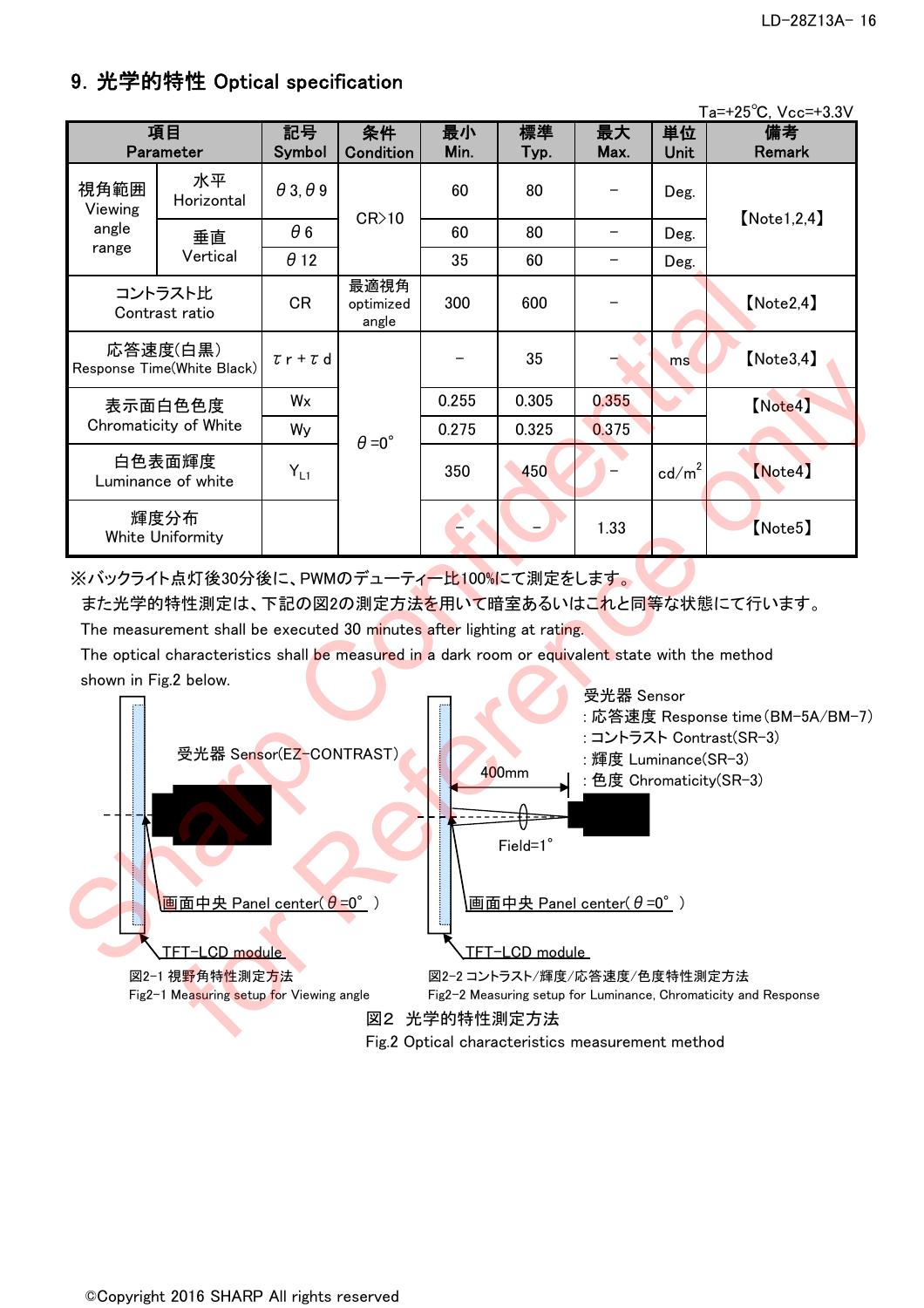【Note1】視角範囲の定義 Definitions of viewing angle range



### 10. 表示品位 Display Qualities

別紙出荷検査基準書を参照してください。 Please refer to the Outgoing Inspection Standard.

©Copyright 2016 SHARP All rights reserved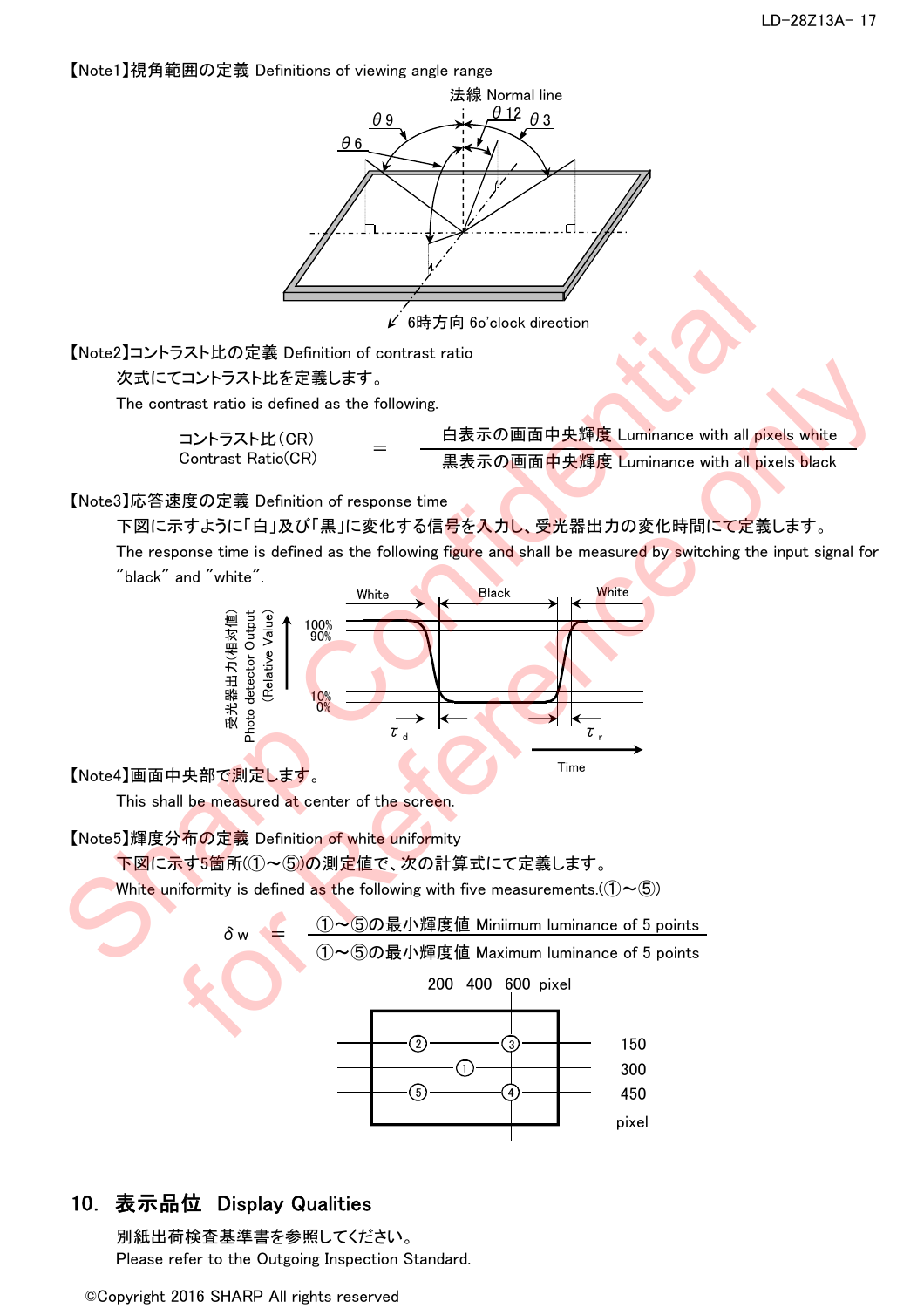### 11.モジュールの取り扱い Handling Instructions

### 【モジュール取り扱いに関する注意事項とお願い】

#### 【Handling Precautions】

- a ) モジュールの取り扱いはできる限り塵埃の少ない環境にて行って下さい。特に金属製の異物がモジュールに付着 すると内部回路がショートして故障する可能性があります。 Treat LCD module in dustless surroundings. Metal foreign material stuck to the circuit is possible to cause a short.
- b ) ケーブルを入力コネクタに挿抜する時は、必ずモジュールに入力する電源や信号をOFFにしてから行って下さい。 Be sure to turn off the power supply when insertion extraction the cable.
- c ) ケーブルの抜き挿し時にはモジュール側の回路部やコネクタ部に強い外力が加わらないように注意して下さい。 破損や接触不良となる可能性があります。

Be careful not to give any physical stress onto the circuit and/or the connector of LCD module when you pull/plug a cable. Physical stress will cause a break or worse connection.

d ) パネル表面の偏光板は傷つき易いので、硬いものや鋭利なもので擦ったりしないよう取り扱いには十分注意して 下さい。

Do not touch or scratch the polarizer with items harder than the surface rating or permanent damage can result.

- e )偏光板上のゴミは、静電対策が施されたイオン化エアガン等のN2ブローで吹き飛ばして下さい。 Use N2-blower such as an ionized nitrogen has anti-electrostatic when you blow dusts on Polarizer.
- f) 水滴等が長時間付着すると変色やシミの原因になりますので、すぐに、脱脂<mark>綿あるいは柔</mark>らかい布等で拭き取って 下さい。

Since a long contact with water may cause discoloration or spots, wipe it with absorbent cotton or other soft cloth immediately.

- g) CMOS LSIを使用していますので、取り扱い時の静電気に十分注意し、人体アースなどの配慮をして下さい。 その他、通常電子部品に対する注<mark>意事項</mark>は遵守して下さい。 This module contains CMOS LSI. Please use appropriate anti-static protection methods for all contact with the LCD panel and its electrical circuits.
- h ) モジュールには金属を使用しておりますので、取り扱いに時にはエッジ部に十分注意して下さい。 Be careful with the edge parts of the module which is made of metal.
- i ) ガラスや微細配線部品を使用しておりますので、落としたり固いものに当てたり、強い衝撃を加えると、ワレ, カケ や内部断線の原因になりますので、取り扱いには十分注意して下さい。 Since the LCD panel is made of glass, it may break or crack if dropped or bumped on hard surface. Always handle with care. 5. ) インレスを検討にはさジュール制の国際部をコキタタ部に強い外力が加わらないように注意して<br>
3. <br>
2017の提案を用に持ち当まが、<br>
2017の提案を用にはないます。<br>
2018年、2018年、2018年、<br>
2019年、<br>
2019年、<br>
2019年、<br>
2019年、<br>
2019年、<br>
2019年、<br>
2019年、<br>
2019年、<br>
2019年、<br>
2019年、<br>
2019年、<br>
2019年、<br>
2019年、<br>
2019 o. to give unity physical stress with cause a break or ware connection.<br>If  $p$  is a cable. Physical stress will cause a break or ware connection.<br>
The fig. stress will cause a break or ware connection.<br>
The fig. 特定対象して、硬
- j) パネル表示部が破損した場合、万が一切断面に触れますとケガをすることがあります。 破損部を手で触らないように十分注意して下さい。 When the panel is broken, do not touch the glass. Although the panel is difficult to be scattered, touching the broken part may hurt your hands.
- k ) パネル表示部が破損した場合、パネル内の液晶が漏れる恐れがあります。もし誤って目や口に入った場合は 直ちに水で洗い落とし、医者の診断を受けて下さい。 Liquid crystal contained in the panel may leak if the LCD is broken. If LC material should accidently come in contact with the mouth or eyes rinse with water as soon as possible, following the instructions of the appropriate MSDS.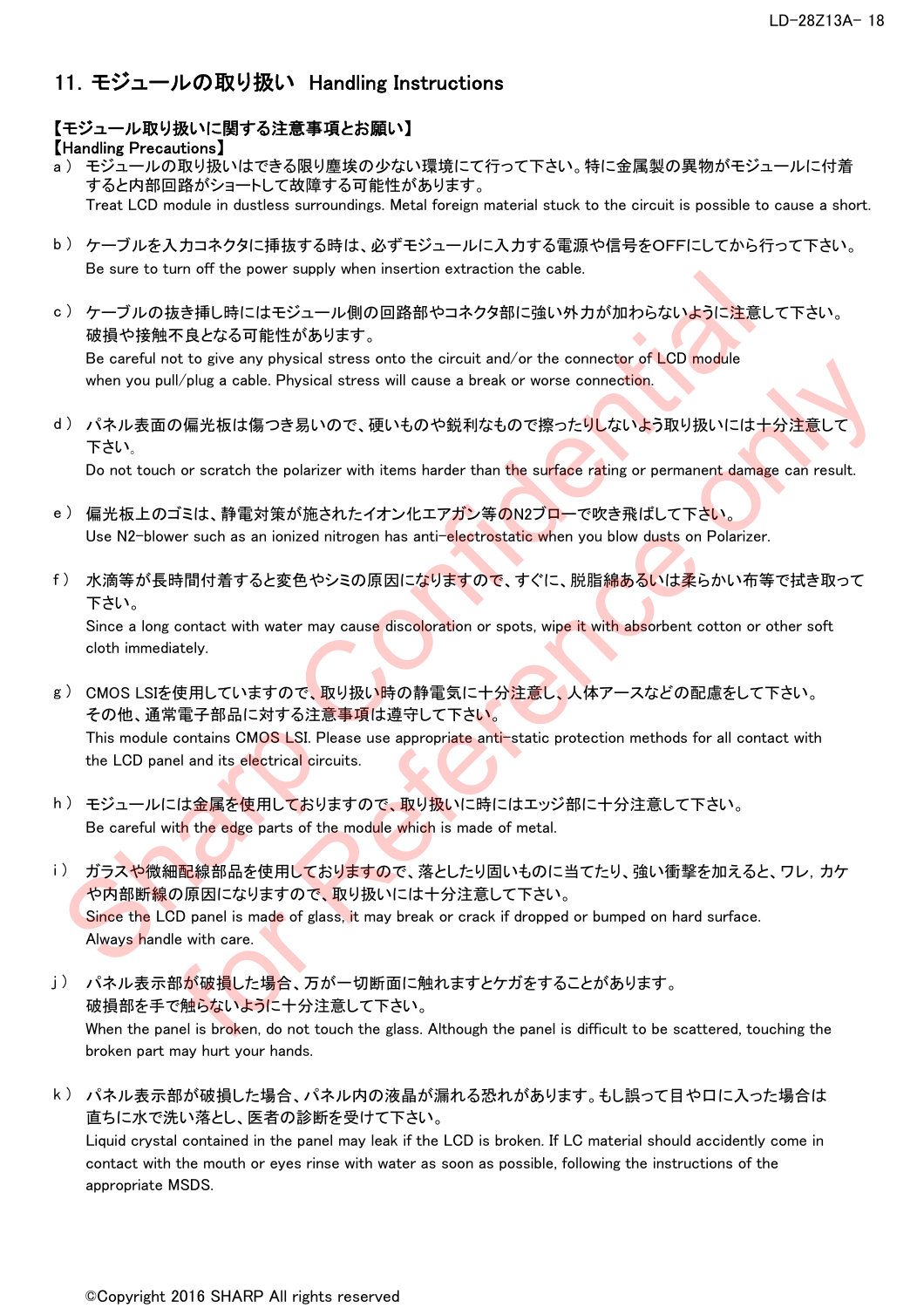- l ) 回路部品及びパターン部に触れないでください。回路が破損する可能性があります。 Do not touch the circuit and the pattern of the board. If you touch it, the circuit may be broken.
- m) 直射日光など強い紫外線に長時間さらさないようにお願いします。 Do not expose to strong ultraviolet rays such as direct sunlight for a long time.
- n) モジュールの廃棄については、地方自治体により規制を受ける場合があります。それぞれの自治体規制に 従って廃棄して下さい。

Follow the regulations when LCD module is scrapped. The government you stay may have some regulations about it.

o) 本モジュールには、表偏光板上の傷防止用に保護フィルムを貼っております。保護フィルムを剥離する時は、 出来る限り使用直前に、静電気に注意しながらゆっくりと剥離下さい。 <推奨条件>

・アースバンドを装着の上、剥離作業をする。

・除電ブロアの風を剥離部分にあてながら一定速度で 5秒以上かけて剥離する。

Protection film is attached to the module surface to prevent it from being scratched .Peel the film off slowly, just before the use, with strict attention to electrostatic charges. Blow off 'dust' on the polarizer by using an ionized nitrogen.

p) フィルム剥離後は偏光板表面へフィルム等を貼り付けないで下さい。パネル表面偏光板の保護フィルムを 再び貼り付けて長期保管すると、偏光板表面が変質し、シミ状の外観不具合を生じる可能性があります。 After peeling laminate film off, please do not attached to the front polarizer. If you attach again and store it long time, surface of the front polarizer changes in quality and it may cause display non-uniformity issue. "should be the state of the form points of the model of the system in the system of the system of the system of the system of the system of the system of the system of the system of the system of the system of the syste バル国がに、新島Alle 作業をする。<br>
イを登場の上、制制作業をする。<br>
<br>
<br>
使用には、For Reference only シャンにexperiment from Being scratched Peal the film off slowly.<br>
<br>
(後は備光板表面へフィルム等を貼り付けないで下さい。パネル表面備光板の保護フィルムを<br>
interest white state attention to electr

## 【セット設計上のお願い】

#### 【Set-Design Precautions】

- a) 故障の原因となりますので、決してモジュールを分解しないで下さい。 Disassembly of the LCD panel in any way voids the warranty and may permanently damage the LCD panel.
- b ) 取り付け穴を同一平面で<mark>固定し</mark>、モジュールに"ソリ"や"ネジレ"等のストレスが加わらないようにして下さい。 Be sure to design the cabinet so that the module can be installed without any extra stress such as warp or twist.
- c ) モジュール取り付け部はEMI、ESDや外来ノイズに対する安定化の為、アース接続をお奨めします。 Consider grounding the bezel to reduce EMI, ESD and minimize electronic noise into the LCD panel.
- d ) 筐体への取り付けはトルク値=0.294±0.02N・m MAX(5回)となりますが、実機による確認を十分に 行って下さい。

When install LCD modules in the cabinet, please tighten with( "torque=0.294 $\pm$ 0.02N·m MAX(5 times)"). Be sure to confirm it in the same condition as it is installed in your instrument.

- e ) モジュール裏面には、回路基板がありますので、設計組み立て時にストレスが加わらない様にしてください。 ストレスが加わると回路部 ①~⑤の最小輝度値 Miniimum luminance of 5 points When mounting the LCD panel, use all the provided mounting holes and maintain uniformity and coplanarity so as not to bend, bow or twist the LCD panel at any time. If stress is added, there is a possibility that circuit parts may be damaged.
- f ) モジュール裏面に常時一定の圧力がかかると表示ムラ、表示不良などの原因となりますのでモジュール裏面を 圧迫するような構造にはしないで下さい。

It causes an irregular display and the defective indication, etc., when always put constant pressure on the back of the module. Please do not make the structure to press the back of the module.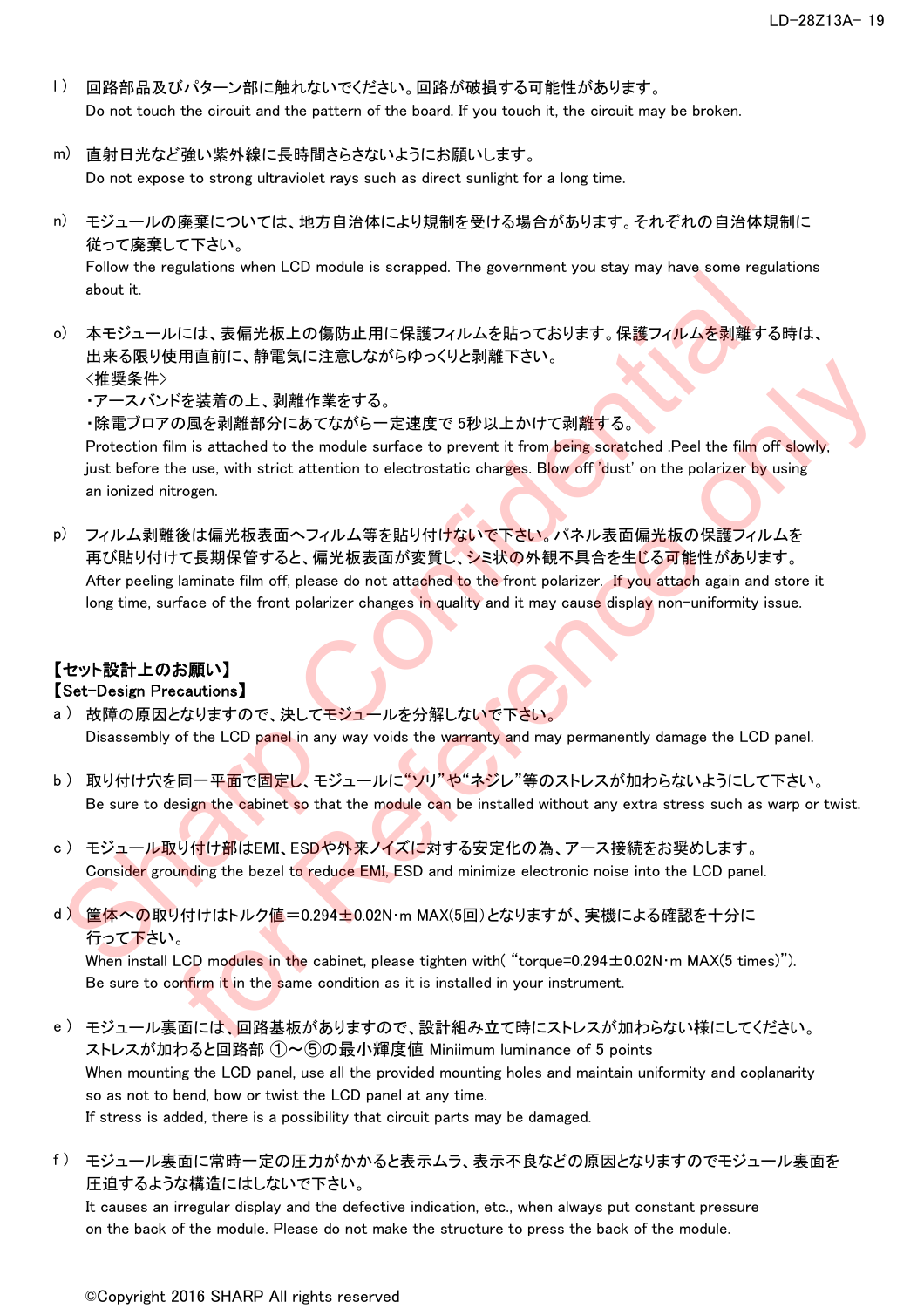- g ) パネル表面に保護板等をつける場合は干渉縞など画質を劣化させる事の無いよう注意して下さい。 In case of attaching a cover glass or touch panel to the front surface, use appropriate measures to avoid degrading optical performance.
- h ) 液晶モジュール内部に細かい異物等が入ると光学部材に付着し、経時とともにムラが発生することがあります。 筐体設計時、冷却等の空気孔及び強制対流させるファン使用時には、その吸入口にも目の細かいフィルタを 取り付ける等の配慮をお願い致します。 To prevent loss of uniformity and prevent the introduction of contamination to the optical path of the LCD panel,

please use fine-pitch filters in the air flow of forced ventilation.

- i) モジュールに局所的な温度変化が生じないように、放熱性を考慮した部品配置・設計をお願いします。 Please design part arrangement to consider the heat dissipation not to change the local temperature for module.
- j ) 本仕様書に規定されている絶対最大定格は、必ず守ってください。これを超えて使用した場合、部品の焼損・破壊や 特性の劣化の恐れがあります。周囲温度や入力信号変動、電気部品のバラツキ等も考慮の上、絶対最大定格を 超えないように設計して下さい。

Be sure to follow the absolute maximum rating in the specification. The design should consider the surrounding temperature, the fluctuating input signal, and tolerance of the electronic parts. Exceeding values is possible to cause worse characteristic such as burn and/or broken of the parts on LCD module.

k ) 推奨動作条件範囲内にて使用して下さい。この範囲を超えた場合、絶対最大定格内であっても動作は保証されま せん。

Be sure to use LCD module within the recommended operating conditions. Operating module out of the recommended range is not guaranteed even if it is in the absolute maximum rating.

- l ) モジュールへ電源投入後の入力<mark>信号の印加、切断については、本仕様書</mark>の電源・信号電圧のシーケンスに従って 設計して下さい。推奨外の条件で入力した場合、故障や表示劣化となる可能性があります。 Follow the power, signal, and supply voltage sequence which the specification indicates, regarding on-off input signal after power on of LCD module. Processes and Principle The Confidential Sharp Confidential Sharp Confidential Sharp Confidential Sharp Confidential Sharp Confidential Sharp Confidential Sharp Confidential Sharp Confidential Sharp Confidential Sharp Co 現定されている絶対最大定格は、必ず守ってください。これを担えて使用した場合、部品の焼損・破壊や<br>の恐れがあります。周囲温度や入力信号変動、電気部品のパラツキ等も考慮の上、絶対最大定格を<br>CESS計して下さい。<br>CESS計して下さい。<br>HOME the absolute maximum rating in the specification. The design should consider the surrounding<br>the w
- m ) セットの使用条件に合わせて、モジュール故障時の電源回路保護装置をご検討下さい。 According to the using application, power circuit protection is recommended at module failure.
- <u>o )モジュールからの不要輻射が周辺機器に妨害を与えないように製品化設計に際しては充分なシールド対策を</u> お願いします。

Take enough shielding countermeasure not to interfere to peripheral electronic device by unnecessary radiation from the module.

p)本機種は防塵・防水対策は実施しておりません。 This product is not water-proof and dust-proof structure.

### 【ご使用に関する注意事項とお願い】

#### 【Operation Precautions】

a ) 液晶パネルには、太陽光等の直射光を当てないよう使用ください。この様な環境下でご使用になる場合は、 遮光フードを設ける等ご配慮ください。液晶パネルに強い光が照射されますとパネル特性の劣化に繋がり、 表示品位が低下する事があります。

Avoid prolonged exposure to strong UV light as the panel may be permanently damaged. Apply sufficient protection to block UV radiation in strong UV environments.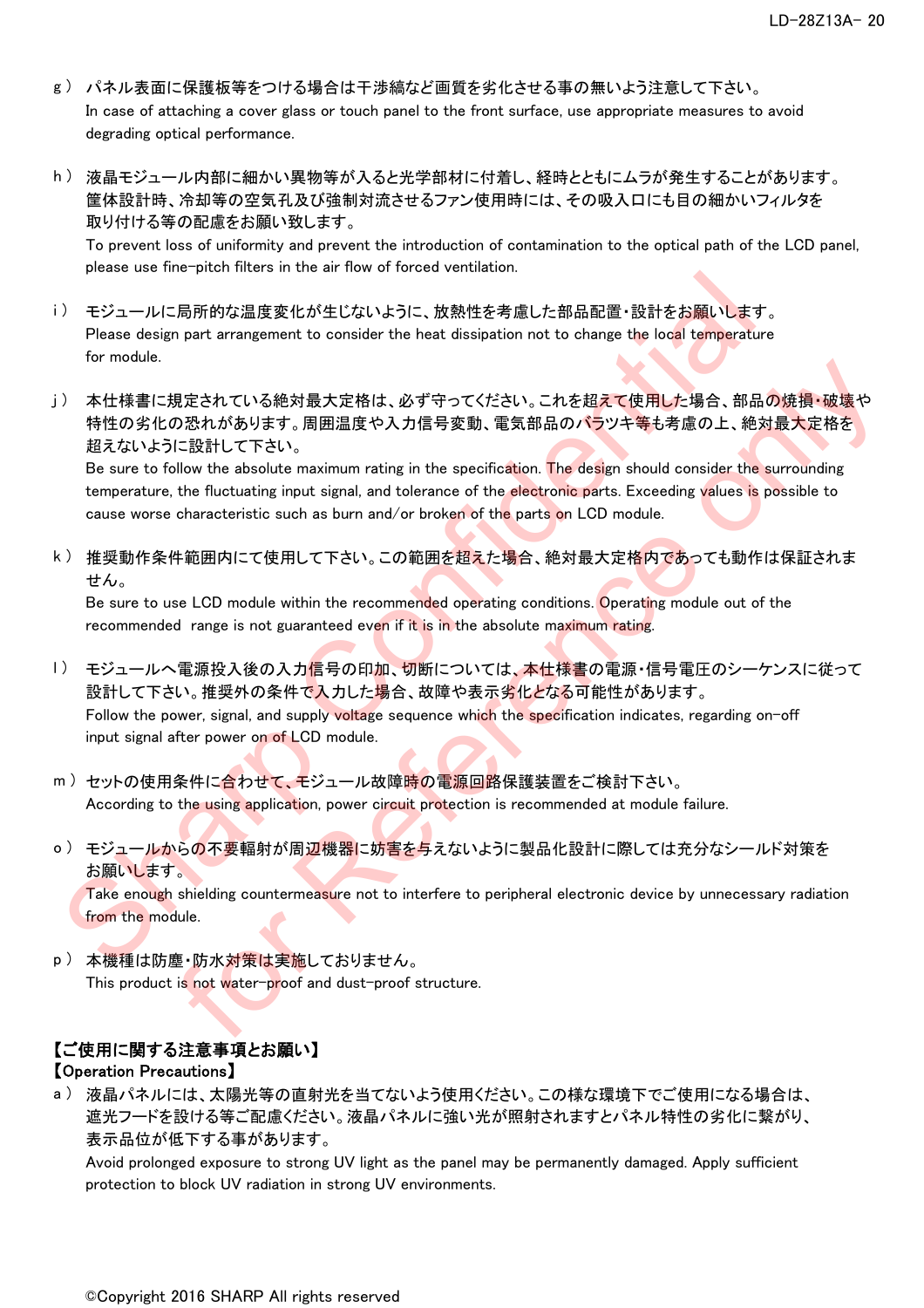- b ) モジュールの取り扱い及び機器への組み込みに際して、酸化性または還元性ガス雰囲気中(SO2、H2Sなど) での長期ご使用や保管、また、これらの蒸気を発生する試薬、溶剤、接着剤、樹脂等の材料をLCDモジュールの 周囲で使用した場合、腐食、変色、表示品位の劣化、動作異常等の原因となる為、保管・ご使用を避けて下さい。 When handling LCD modules and assembling them into cabinets, please avoid long-term storage in the environment of oxidization or deoxidization gas. The use of materials such as reagent, solvent, adhesive, resin, etc. which generate these gasses, may cause corrosion and discoloration of the modules. Do not use the LCD module under such environment.
- c ) セット側に使用している材料や包装材料から出てくるエポキシ樹脂(アミン系硬化剤)、シリコン接着剤 (脱アルコール系及びオキシム系)、トレイ発泡剤(アゾ化合物)等により、偏光板への接触・非接触にかかわらず、 偏光板の変質による表示の異常が起きる場合があります。貴社の使用材料との適合性を御確認下さい。 To prevent reduction in optical quality and abnormal display, avoid exposure and contamination of the LCD panel from epoxy resin (mine system curing agent) that comes out from the material and the packaging material used for the set side, the silicon adhesive (dealcoholization system and oxime system), and the tray blowing agents (azo-compound), etc. Please confirm LCD panel compatibility with materials employed in your manufacturing and shipping processes. "In The Law of the Confidential Confidential Confidential Confidential Confidential Confidential Confidential Confidential Confidential Confidential Confidential Confidential Confidential Confidential Confidential Confi
- d )クロロプレンゴムは塩素ガスを発生しLCD パネルの接続部の信頼性に影響を与えるため、使用しないで下さい。 Do not use polychloroprene (CR) with LCD module. It will generate chlorine gas, which will damage the reliability of the connection part on LCD panel.
- e )長時間の固定パターン表示での使用は、残像現象が起こる場合がありますのでご注意下さい。 (残像を避けるためスクリーンセーバーをご利用下さい。) Do not drive the LCD panel for a prolonged time with a fixed pattern or image retention may result. (Please use a screen saver etc., in order to avoid an afterimage.)
- f ) 定格保存温度以下では、内部の液晶が凝固しパネル破損の原因になります。また、定格保存温度を超えると 液晶が等方性の液体となり、元の状態に戻らない事があります。出来るだけ室温での保存をお願いします。 If stored at the temperatures lower than the rated storage temperature, the LC may freeze and it may cause LCD panel damage. And If stored at the temperatures higher than the rated storage temperature, the LC will lose its characteristics, and it cannot recover. Please keep it at near room temperature. posyron (delay) training agent of the temperature of the temperature of the silecton adverse only in the temperature of the silecton adverse only in CD panel compared in the temperature only at the temperature of the sil
- g ) 長時間、高温高湿環境で使用する場合は、結露防止の配慮をお願いいたします。 Nature of dew consideration prevention is necessary when LCD is used for long time under high-temperature and high-humidity.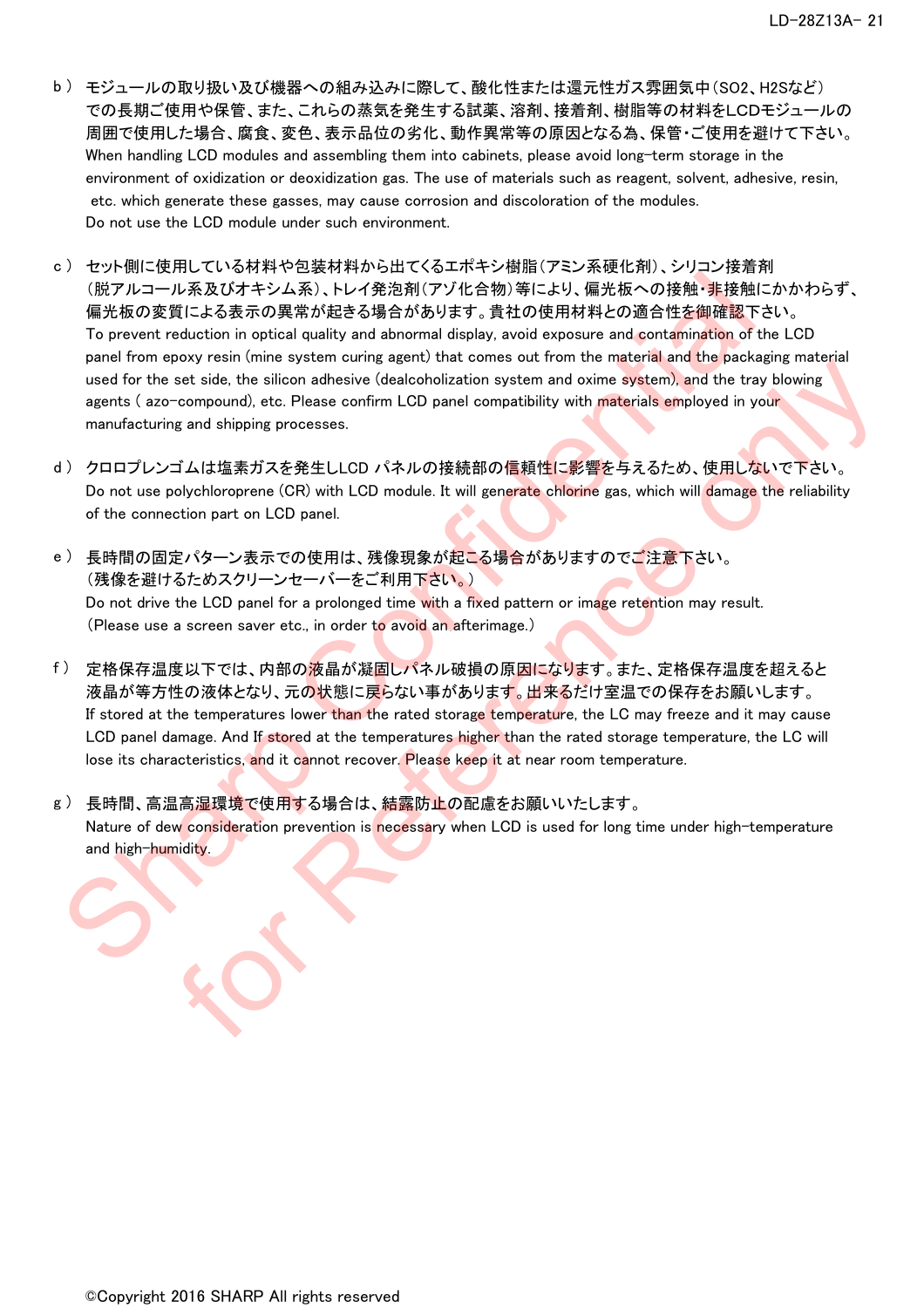### 12.出荷形態 Packing form

#### 12-1.包装形態図 Packing form figure

図3.包装形態図に示す。 Packing form is shown in Fig 3.

#### 12-2.カートン保管条件 Carton storage conditions

- a) カートン積み上げ段数 Piling number of cartons : MAX.5cartons
- b) 最大収納台数 Package quantity in one carton : 20pcs
- 
- d) 総質量(20台収納時) Total mass (One carton filled with 20 modules) : 13.5kg
- d) カートン保管環境 Carton store environment :
	- ①温度 Temperature 0~40℃
	- ②相対湿度 Relative humidity 95%以下
		- ・保管湿度環境の平均値としては、下記条件を参考に管理願います。

| D) 取入牧州日数 Fackage quantity in one carton                      |                                                                                       |                                                                                                   |
|---------------------------------------------------------------|---------------------------------------------------------------------------------------|---------------------------------------------------------------------------------------------------|
| c) カートンサイズ Carton size(Typ.)                                  |                                                                                       | : $451mm(W) \times 440mm(D) \times 313mm(H)$                                                      |
| d) 総質量(20台収納時) Total mass (One carton filled with 20 modules) |                                                                                       | $: 13.5$ kg                                                                                       |
| d) カートン保管環境 Carton store environment :                        |                                                                                       |                                                                                                   |
| ①温度 Temperature<br>$0 \sim 40^{\circ}$ C                      |                                                                                       |                                                                                                   |
|                                                               |                                                                                       |                                                                                                   |
| ②相対湿度 Relative humidity 95%以下                                 |                                                                                       |                                                                                                   |
|                                                               | ・保管湿度環境の平均値としては、下記条件を参考に管理願います。                                                       |                                                                                                   |
|                                                               | Please refer below as average value of the environmental conditions.                  |                                                                                                   |
| 夏場                                                            | 温度: 20~35℃                                                                            | 湿度:85%以下                                                                                          |
| 冬場                                                            | 温度:5~15℃                                                                              | 湿度: 85%以下                                                                                         |
| Summer time                                                   | Temperature: $20 \sim 35^{\circ}$ C Humidity: 85% and below                           |                                                                                                   |
| Winter time                                                   | Temperature: $5 \sim 15^{\circ}$ C Humidity: 85% and below                            |                                                                                                   |
|                                                               | ・40℃ 95%RHの環境下で保管される時間が、累計で240時間以内に管理願います。                                            |                                                                                                   |
|                                                               |                                                                                       | Please maintain within 240 hours of accumulated length of storage time, with conditions of        |
| 40 degrees Celsius and room humidity of 95%.                  |                                                                                       |                                                                                                   |
| ③直射日光 Direct sunlight                                         |                                                                                       |                                                                                                   |
|                                                               | ・製品に直射日光が直接当たら <mark>ないよ</mark> うに、包装状態か暗室で保管願います。                                    |                                                                                                   |
|                                                               |                                                                                       | Please keep the product in a dark room or cover the product to protect from direct sunlight.      |
|                                                               |                                                                                       |                                                                                                   |
| 4雰囲気 Atmospheric condition                                    | ・腐食性ガスや <mark>揮発</mark> 溶剤の発生の危険性がある場所では保管しないでください。                                   |                                                                                                   |
|                                                               | Please refrain from keeping the product with possible corrosive gas or volatile flux. |                                                                                                   |
|                                                               |                                                                                       |                                                                                                   |
| 5結露防止に対するお願い Prevention of dew                                |                                                                                       |                                                                                                   |
|                                                               | ・結露を避けるため包装箱は直接床に置かず、必ずパレットか台の上に保管願います。                                               |                                                                                                   |
|                                                               | またパレット下側の通風を良くするために、一定方向に正しく並べてください。                                                  |                                                                                                   |
|                                                               |                                                                                       | Do not place directly on the floor, and please store the product carton either on a wooden pallet |
|                                                               |                                                                                       | or a stand to avoid dew condensation. In order to obtain moderate ventilation in the pallet's     |
|                                                               | bottom surfaces, arrange correctly in the fixed direction.                            |                                                                                                   |
| ・保管倉庫の壁から離して保管願います。                                           |                                                                                       |                                                                                                   |
|                                                               | Please place the product cartons away from the storage wall.                          |                                                                                                   |
|                                                               | ・倉庫内は通風を良くするよう注意頂き、換気装置などの設置をご配慮下さい。                                                  |                                                                                                   |
|                                                               |                                                                                       | Be careful of the inside of a warehouse to ventilate well and please consider installation of     |
| a ventilator.                                                 |                                                                                       |                                                                                                   |
|                                                               | ・自然環境下以上の急激な温度変化が無きように管理願います。                                                         |                                                                                                   |
|                                                               |                                                                                       |                                                                                                   |

```
⑤結露防止に対するお願い  Prevention of dew
```
Manage to rapid temperature change under natural environment.

- ⑥振動 Vibration
	- ・常時振動が加わる様な場所では保管しないで下さい。

Please refrain from keeping the product in the place which always has vibration.

- ⑦保管期間 Storage period
	- ・上記保管条件にて1年以内の保管としてください。

Within above mentioned conditions, maximum storage period should be one year.

- 
- 
- c) カートンサイズ Carton size(Typ.)  $\qquad \qquad : 451 \text{mm(W)} \times 440 \text{mm(D)} \times 313 \text{mm(H)}$ 
	-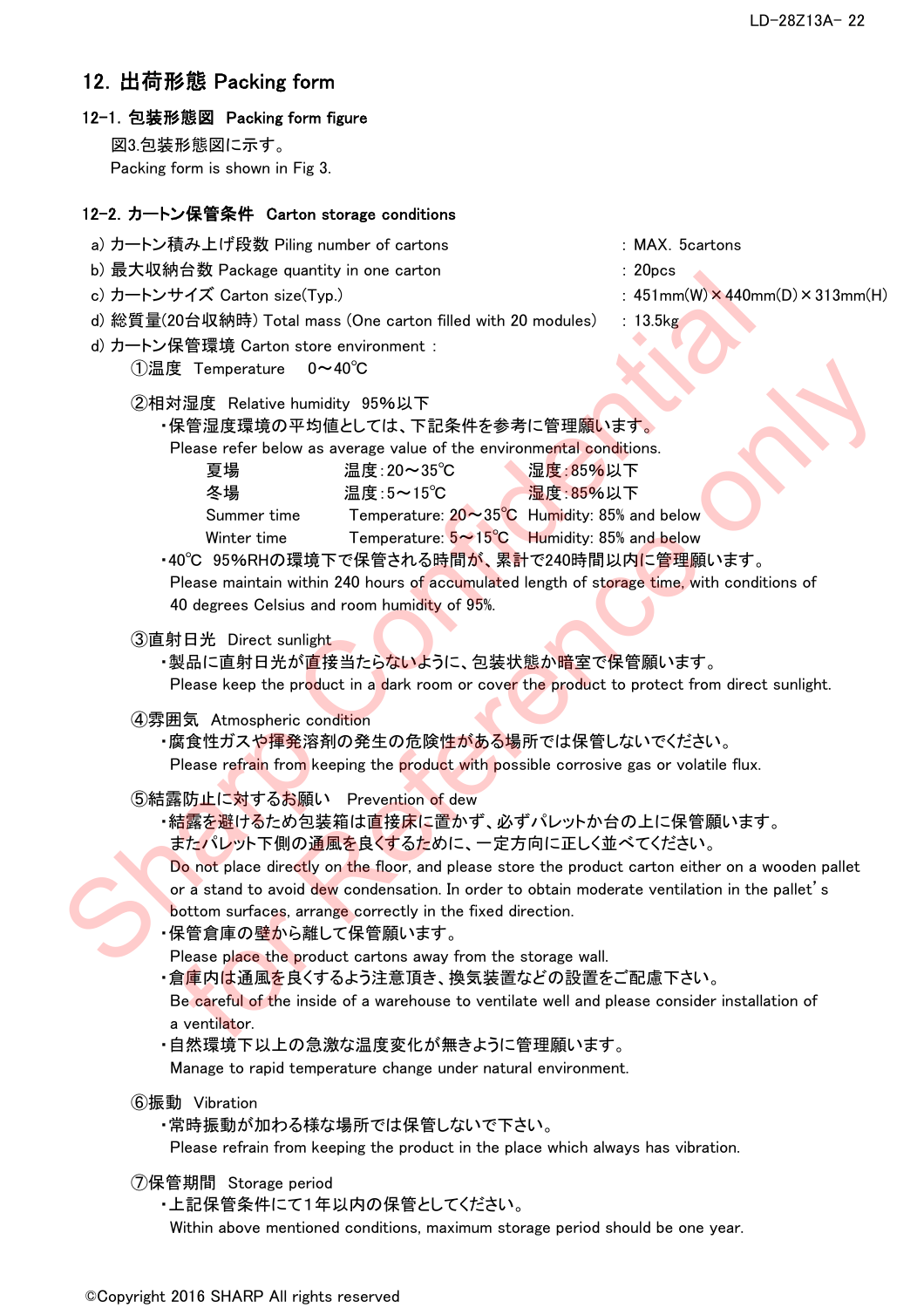### 13.製品型名表示 Marking of product name

13-1.ラベル表示内容 Label indication

A)モジュールシリアルラベル Module serial label

モジュール裏面に、SHARPロゴ・製品型名( LQ104S1LG74)・製造番号を表示したラベルを貼付します。

The label that displays SHARP logo Model No. (LQ104S1LG74) Lot No. is stuck on the back of the module.





#### 13-2.包装箱表示 Packing box Label

また、バーコード表示もこれに準じます。 包装箱に、①型名( LQ104S1LG74) ②出荷日付 ③モジュール数量 を表示したラベルを貼付します。

The label that displays ①Model number( LQ104S1LG74) ②Lot number ③Quantity of module is stuck on the packing box. Moreover, the display of bar code also applies to this.



Our management product number might be filled (Ex: LQ104S1LG74A etc.)

RoHS規制対応済の梱包箱に対しては、右図の表記を行います。

※ R.C.(RoHS Compliance)とはRoHS指令に適合していることを意味します。

当モジュールは、1台目よりRoHS指令に対応しております。



A right picture is written to the packing box of module for the RoHS restriction.

※ R.C.(RoHS Compliance)means these parts have corresponded with the RoHS directive.

This module corresponds from the first sample to RoHS Directive.

#### 生産国については包装箱のSHARPロゴ下に下図の表記を行います。

The figure below is written under the SHARP logo of the packing box about the production country.

MADE IN JAPAN ADE IN CHINA OR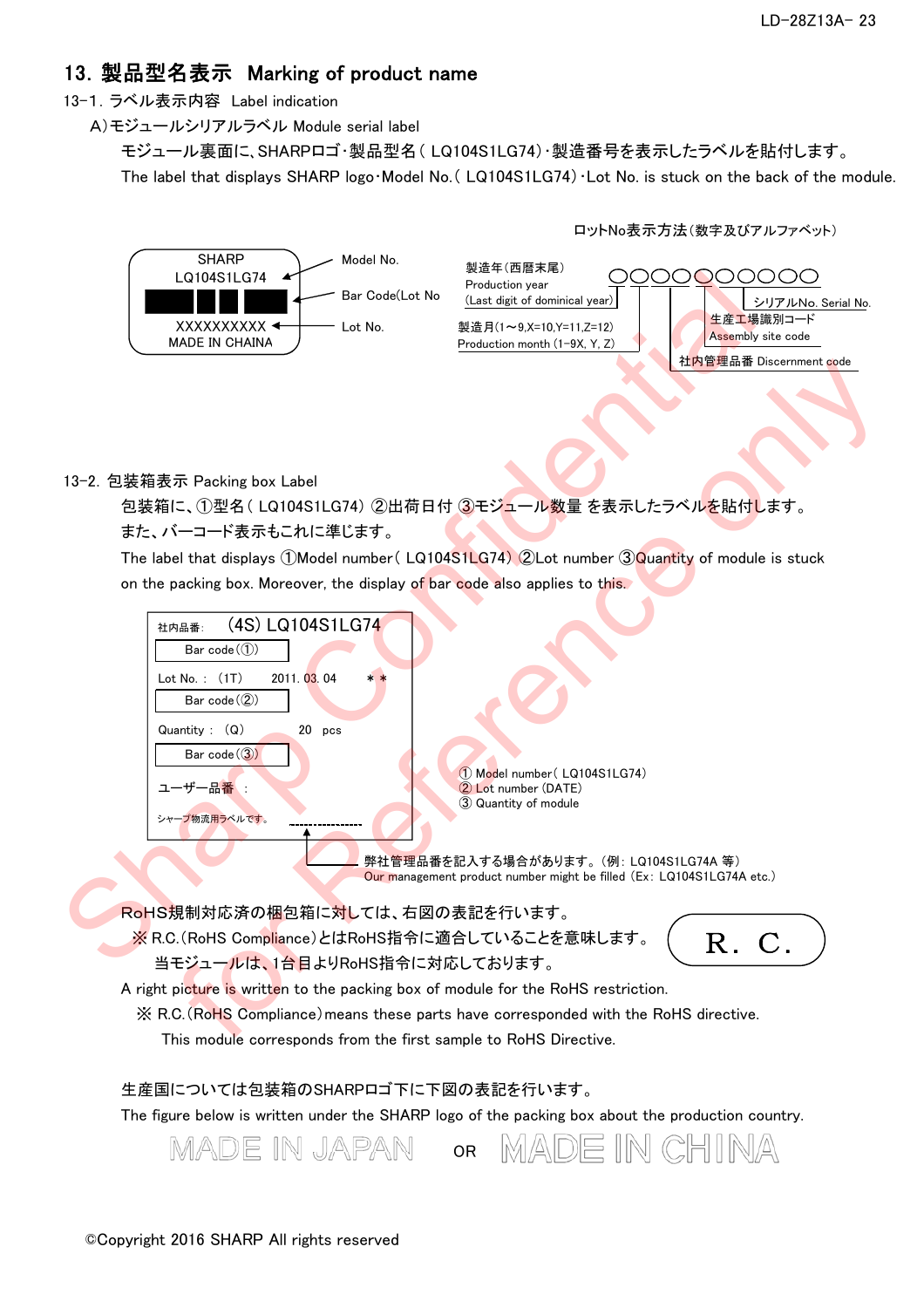### 14.信頼性項目 Reliability Test Items

| No.             | 試験項目                                               | 試験内容                                                                                                | 備考                 |
|-----------------|----------------------------------------------------|-----------------------------------------------------------------------------------------------------|--------------------|
| $\mathbf{1}$    | Test item<br>高温保存                                  | Conditions<br>周囲温度 80℃ の雰囲気中に 240H 放置                                                               | Remark<br>[Note1]  |
|                 | High temperature                                   | Ambient temperature 80°C 240H                                                                       |                    |
|                 | storage test                                       |                                                                                                     |                    |
| $\overline{2}$  | 低温保存                                               | 周囲温度 -30℃ の雰囲気中に 240H 放置                                                                            | [Note1]            |
|                 | Low temperature                                    | Ambient temperature −30°C 240H                                                                      |                    |
|                 | storage test                                       |                                                                                                     |                    |
| 3               | 高温高湿動作                                             | 周囲温度 40℃、湿度 95% RHの雰囲気中に 240H 動作                                                                    | [Note1]            |
|                 | High temperature                                   | Ambient temperature 40°C, Humidity 95% RH 240H                                                      |                    |
|                 | & high humidity                                    | (ただし結露がないこと)<br>(No condensation.)                                                                  |                    |
| $\overline{4}$  | operation test<br>高温動作                             | パネル表面温度 80℃ の雰囲気中で 240H 動作                                                                          | [Note1]            |
|                 | High temperature                                   | Panel surface 70°C 240H                                                                             |                    |
|                 | operation test                                     |                                                                                                     |                    |
| $5\phantom{.0}$ | 低温動作                                               | 周囲温度 -30℃ の雰囲気中で 240H 動作                                                                            | [Note1]            |
|                 | Low temperature                                    | Ambient temperature −10°C 240H                                                                      |                    |
|                 | operation test                                     |                                                                                                     |                    |
|                 |                                                    |                                                                                                     |                    |
| 6               | 振動(非動作)<br>Vibration test                          | <正弦波 Sin wave><br>周波数範囲 Frequency : 10~57Hz/片振幅 Vibration width: 0.076mm                            | [Note1]<br>[Note2] |
|                 | (non-operating)                                    | :57~500Hz/加速度 Acceleration: 9.8m/s2                                                                 |                    |
|                 |                                                    | 掃引の割合 Sweep time :11minutes                                                                         |                    |
|                 |                                                    | 試験時間 Test period: 3H(X, Y, Z direction 1H)                                                          |                    |
| $\overline{7}$  | 衝擊(非動作)                                            | 最高加速度 Max. acceleration : 490m/s2 パルスPulse width: 11ms                                              | [Note1]            |
|                 | Shock test                                         | 正弦半波方向 Half sine wave direction : ±X, ±Y, ±Z                                                        | [Note2]            |
|                 | (non-operating)                                    | 回数 Test period: Once for each direction                                                             |                    |
|                 |                                                    |                                                                                                     |                    |
|                 | te1】評価方法 Result Evaluati <mark>on C</mark> riteria |                                                                                                     |                    |
|                 |                                                    | 標準状態(*)において出荷検査基準書の検査条件下、実用上支障となる変化がない事とします。                                                        |                    |
|                 |                                                    | (*)標準状態∶温度∶15~35℃,湿度∶45~75%,気圧∶86~106kpaの環境(JISZ8703準拠)                                             |                    |
|                 |                                                    | Under the display quality test conditions with normal operation state, these shall be no change     |                    |
|                 |                                                    | which may affect practical display function.                                                        |                    |
|                 |                                                    | (*)normal operation state: Temperature: 15~35°C, Humidity: 45~75%, Atmospheric pressure: 86~106kpa) |                    |
|                 |                                                    |                                                                                                     |                    |
|                 | te2】X, Y, <mark>Z</mark> 方向の定義を示す <mark>。</mark>   |                                                                                                     |                    |
|                 |                                                    | The directions of X, Y, Z are defined as below:                                                     |                    |
|                 |                                                    | Υ                                                                                                   |                    |
|                 |                                                    |                                                                                                     |                    |
|                 |                                                    |                                                                                                     |                    |

#### 【Note1】 評価方法 Result Evaluation Criteria

### 【Note2】 X, Y, Z方向の定義を示す。